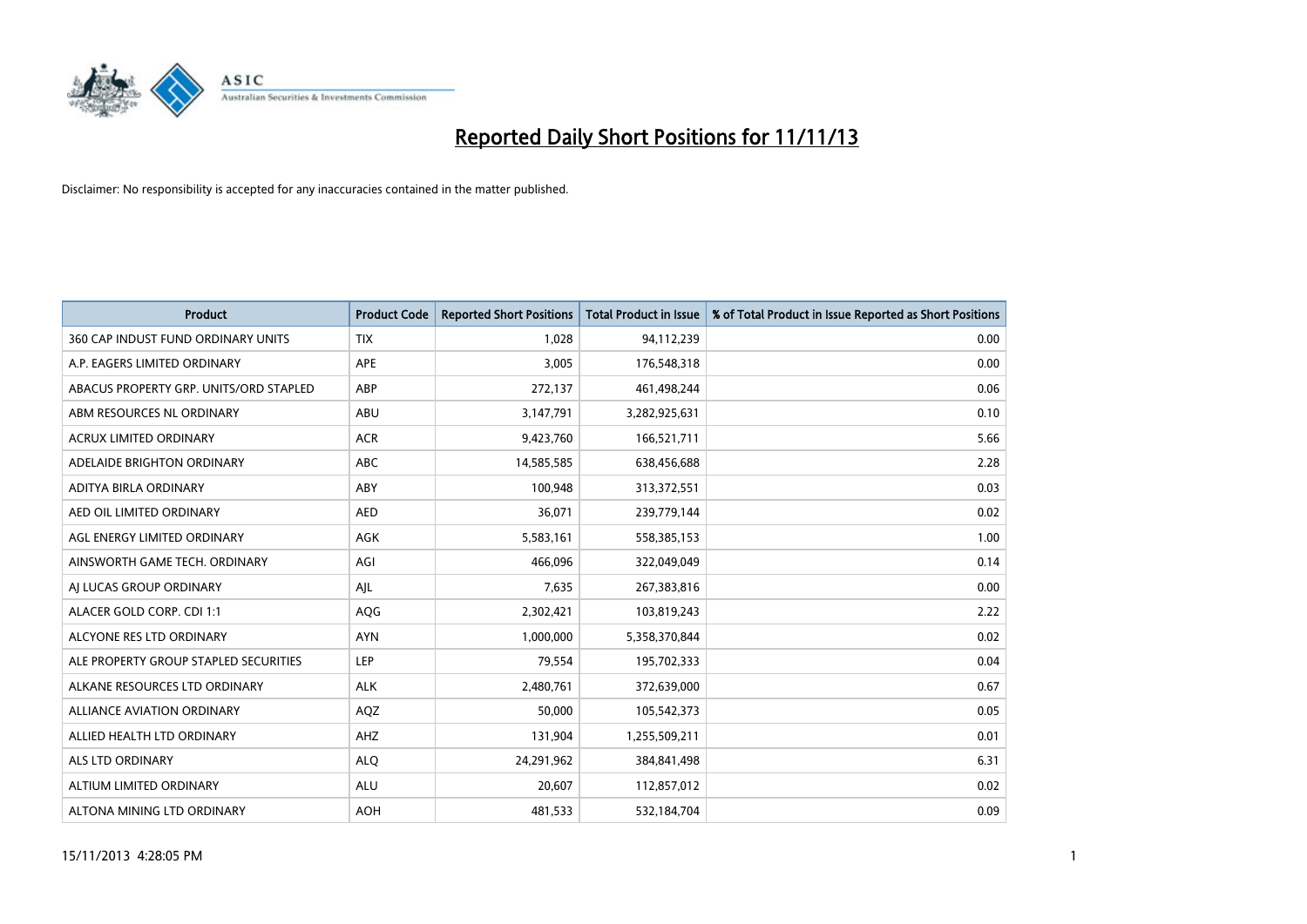

| <b>Product</b>                          | <b>Product Code</b> | <b>Reported Short Positions</b> | <b>Total Product in Issue</b> | % of Total Product in Issue Reported as Short Positions |
|-----------------------------------------|---------------------|---------------------------------|-------------------------------|---------------------------------------------------------|
| ALUMINA LIMITED ORDINARY                | <b>AWC</b>          | 160,238,609                     | 2,806,225,615                 | 5.71                                                    |
| AMALGAMATED HOLDINGS ORDINARY           | AHD                 | 22,343                          | 157,809,687                   | 0.01                                                    |
| AMCOM TELECOMM, ORDINARY                | AMM                 | 908,776                         | 244,557,101                   | 0.37                                                    |
| AMCOR LIMITED ORDINARY                  | AMC                 | 4,080,541                       | 1,206,684,923                 | 0.34                                                    |
| AMP LIMITED ORDINARY                    | AMP                 | 32,023,972                      | 2,957,737,964                 | 1.08                                                    |
| AMPELLA MINING ORDINARY                 | <b>AMX</b>          | 340,644                         | 248,000,493                   | 0.14                                                    |
| ANSELL LIMITED ORDINARY                 | <b>ANN</b>          | 6,527,469                       | 130,648,660                   | 5.00                                                    |
| ANTARES ENERGY LTD ORDINARY             | AZZ                 | 268,106                         | 255,000,000                   | 0.11                                                    |
| ANTEO DIAGNOSTICS ORDINARY              | <b>ADO</b>          | 111,110                         | 770,351,591                   | 0.01                                                    |
| ANZ BANKING GRP LTD ORDINARY            | ANZ                 | 5,238,678                       | 2,743,664,614                 | 0.19                                                    |
| APA GROUP STAPLED SECURITIES            | APA                 | 11,402,615                      | 835,750,807                   | 1.36                                                    |
| APN NEWS & MEDIA ORDINARY               | <b>APN</b>          | 16,615,111                      | 661,526,586                   | 2.51                                                    |
| AQUARIUS PLATINUM. ORDINARY             | <b>AOP</b>          | 6,822,493                       | 486,851,336                   | 1.40                                                    |
| AQUILA RESOURCES ORDINARY               | <b>AQA</b>          | 14,112,169                      | 411,804,442                   | 3.43                                                    |
| ARAFURA RESOURCE LTD ORDINARY           | <b>ARU</b>          | 8,367                           | 441,270,644                   | 0.00                                                    |
| ARB CORPORATION ORDINARY                | ARP                 | 1,495,634                       | 72,481,302                    | 2.06                                                    |
| ARDENT LEISURE GROUP STAPLED SECURITIES | AAD                 | 2,318,650                       | 404,994,420                   | 0.57                                                    |
| ARENA REIT ORDINARY UNITS               | <b>ARF</b>          | 32,258                          | 206,342,963                   | 0.02                                                    |
| ARISTOCRAT LEISURE ORDINARY             | ALL                 | 9,146,841                       | 551,418,047                   | 1.66                                                    |
| ARRIUM LTD ORDINARY                     | ARI                 | 23,007,069                      | 1,361,469,008                 | 1.69                                                    |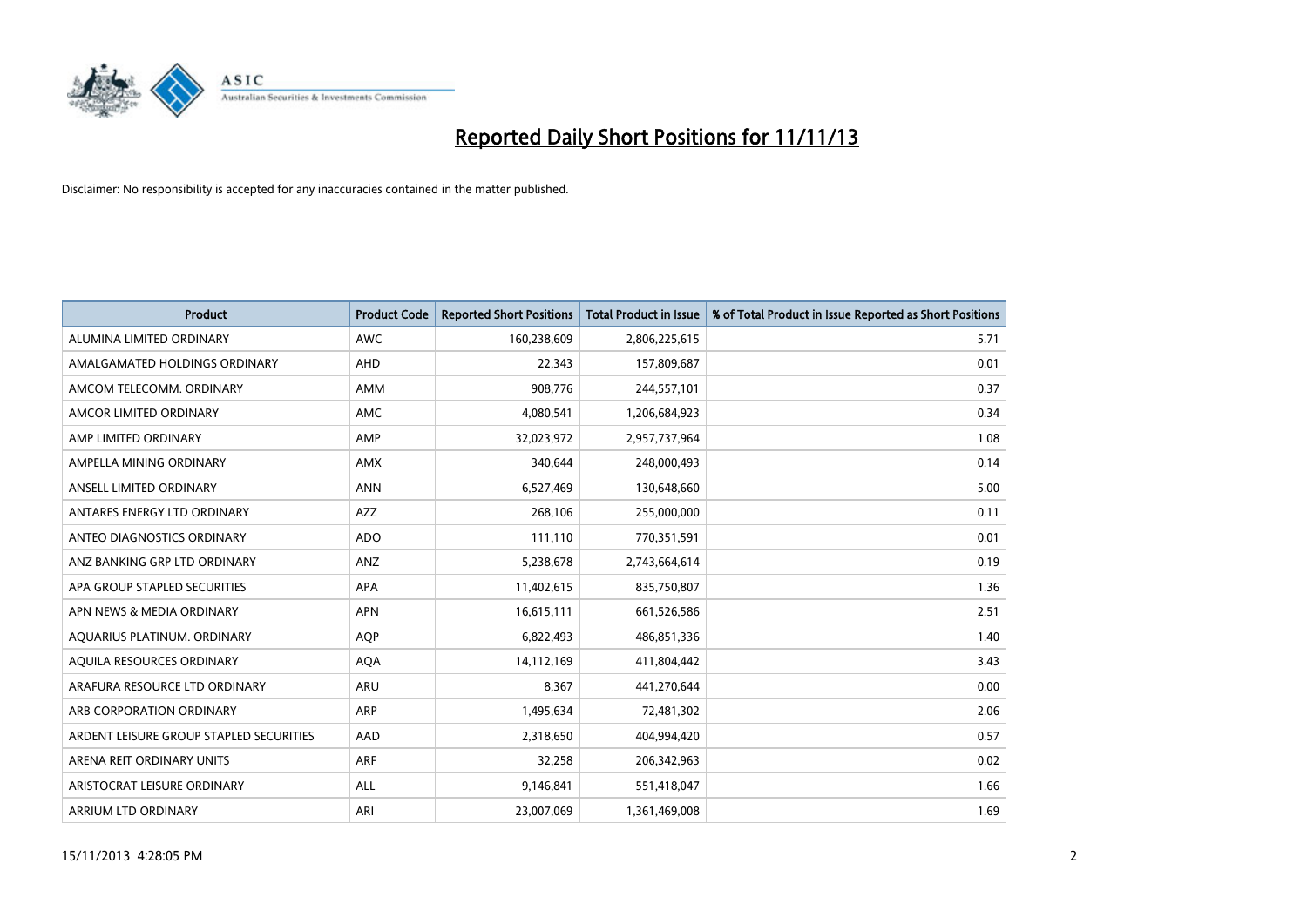

| <b>Product</b>                            | <b>Product Code</b> | <b>Reported Short Positions</b> | <b>Total Product in Issue</b> | % of Total Product in Issue Reported as Short Positions |
|-------------------------------------------|---------------------|---------------------------------|-------------------------------|---------------------------------------------------------|
| ASCIANO LIMITED ORDINARY                  | <b>AIO</b>          | 9,289,620                       | 975,385,664                   | 0.95                                                    |
| ASG GROUP LIMITED ORDINARY                | ASZ                 | 1,341,613                       | 206,720,839                   | 0.65                                                    |
| ASPEN GROUP ORD/UNITS STAPLED             | APZ                 | 494.694                         | 119,946,366                   | 0.41                                                    |
| ASTRO JAP PROP GROUP STAPLED US PROHIBIT. | AJA                 | 40,691                          | 67,211,752                    | 0.06                                                    |
| ASX LIMITED ORDINARY                      | ASX                 | 3,346,904                       | 193,595,162                   | 1.73                                                    |
| ATLANTIC LIMITED ORDINARY                 | ATI                 | 50,000                          | 154,757,339                   | 0.03                                                    |
| ATLAS IRON LIMITED ORDINARY               | <b>AGO</b>          | 61,743,077                      | 915,496,158                   | 6.74                                                    |
| AUCKLAND INTERNATION ORDINARY             | AIA                 | 11,818                          | 1,322,564,489                 | 0.00                                                    |
| AURIZON HOLDINGS LTD ORDINARY             | AZJ                 | 2,663,567                       | 2,137,284,503                 | 0.12                                                    |
| <b>AURORA OIL &amp; GAS ORDINARY</b>      | <b>AUT</b>          | 7,164,509                       | 448,785,778                   | 1.60                                                    |
| AUSDRILL LIMITED ORDINARY                 | <b>ASL</b>          | 16,710,690                      | 312,277,224                   | 5.35                                                    |
| AUSENCO LIMITED ORDINARY                  | AAX                 | 1,436,635                       | 123,527,574                   | 1.16                                                    |
| AUSTAL LIMITED ORDINARY                   | ASB                 | 690,237                         | 346,007,639                   | 0.20                                                    |
| AUSTBROKERS HOLDINGS ORDINARY             | <b>AUB</b>          | 9,151                           | 59,584,580                    | 0.02                                                    |
| AUSTIN ENGINEERING ORDINARY               | ANG                 | 433,495                         | 73,164,403                    | 0.59                                                    |
| AUSTRALAND PROPERTY STAPLED SECURITY      | <b>ALZ</b>          | 3,138,298                       | 578,324,670                   | 0.54                                                    |
| AUSTRALIAN AGRICULT, ORDINARY             | AAC                 | 4,673,217                       | 532,294,404                   | 0.88                                                    |
| AUSTRALIAN INFR LTD ORDINARY              | <b>AIX</b>          | 3,622,417                       | 620,733,944                   | 0.58                                                    |
| AUSTRALIAN PHARM, ORDINARY                | API                 | 3,175,377                       | 488,115,883                   | 0.65                                                    |
| AUTOMOTIVE HOLDINGS ORDINARY              | AHE                 | 280,473                         | 260,579,682                   | 0.11                                                    |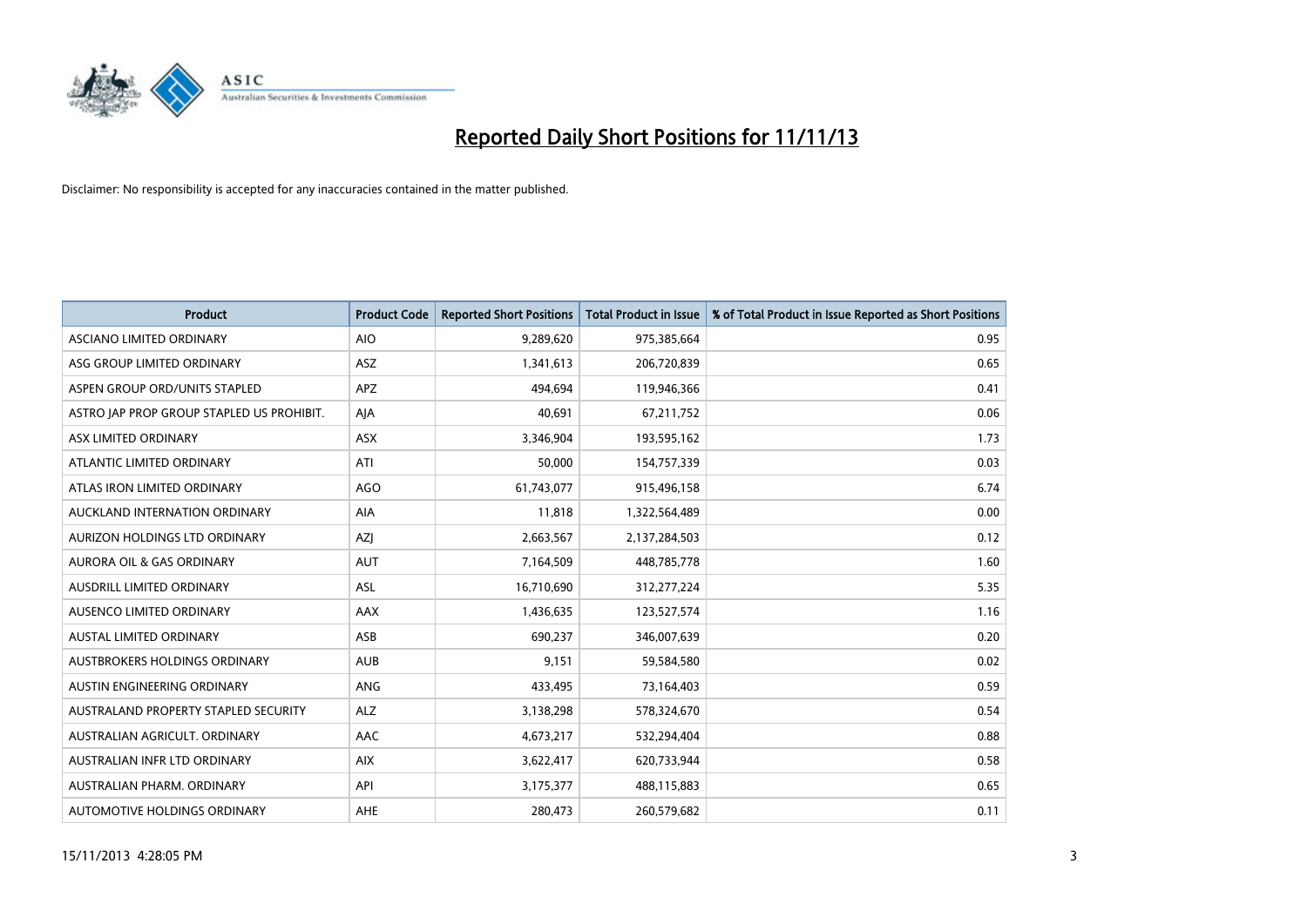

| <b>Product</b>                         | <b>Product Code</b> | <b>Reported Short Positions</b> | <b>Total Product in Issue</b> | % of Total Product in Issue Reported as Short Positions |
|----------------------------------------|---------------------|---------------------------------|-------------------------------|---------------------------------------------------------|
| AVIENNINGS LIMITED ORDINARY            | <b>AVJ</b>          | 69,999                          | 384,423,851                   | 0.02                                                    |
| AWE LIMITED ORDINARY                   | AWE                 | 1,069,558                       | 522,116,985                   | 0.20                                                    |
| <b>BANDANNA ENERGY ORDINARY</b>        | <b>BND</b>          | 19,102,465                      | 528,481,199                   | 3.61                                                    |
| BANK OF QUEENSLAND. ORDINARY           | <b>BOQ</b>          | 3,022,353                       | 319,809,993                   | 0.95                                                    |
| <b>BASE RES LIMITED ORDINARY</b>       | <b>BSE</b>          | 6,504,702                       | 561,840,029                   | 1.16                                                    |
| BATHURST RES NZ LTD ORDINARY           | <b>BRL</b>          | 17,639,407                      | 821,457,725                   | 2.15                                                    |
| <b>BC IRON LIMITED ORDINARY</b>        | <b>BCI</b>          | 2,514                           | 123,778,630                   | 0.00                                                    |
| BEACH ENERGY LIMITED ORDINARY          | <b>BPT</b>          | 19,569,865                      | 1,277,533,962                 | 1.53                                                    |
| BEADELL RESOURCE LTD ORDINARY          | <b>BDR</b>          | 38,081,666                      | 790,727,280                   | 4.82                                                    |
| <b>BEGA CHEESE LTD ORDINARY</b>        | <b>BGA</b>          | 455,588                         | 151,866,050                   | 0.30                                                    |
| BENDIGO AND ADELAIDE ORDINARY          | <b>BEN</b>          | 13,634,904                      | 409,961,672                   | 3.33                                                    |
| BERKELEY RESOURCES ORDINARY            | <b>BKY</b>          | 627,899                         | 179,393,323                   | 0.35                                                    |
| <b>BHP BILLITON LIMITED ORDINARY</b>   | <b>BHP</b>          | 7,184,632                       | 3,211,691,105                 | 0.22                                                    |
| <b>BILLABONG ORDINARY</b>              | <b>BBG</b>          | 18,076,336                      | 478,944,292                   | 3.77                                                    |
| <b>BIONOMICS LIMITED ORDINARY</b>      | <b>BNO</b>          | 231,370                         | 412,155,924                   | 0.06                                                    |
| <b>BLACKMORES LIMITED ORDINARY</b>     | <b>BKL</b>          | 13,573                          | 17,046,024                    | 0.08                                                    |
| BLACKTHORN RESOURCES ORD US PROHIBITED | <b>BTR</b>          | 886,288                         | 164,285,950                   | 0.54                                                    |
| BLUESCOPE STEEL LTD ORDINARY           | <b>BSL</b>          | 5,900,889                       | 558,733,728                   | 1.06                                                    |
| <b>BOART LONGYEAR ORDINARY</b>         | <b>BLY</b>          | 42,263,961                      | 461,163,412                   | 9.16                                                    |
| <b>BOOM LOGISTICS ORDINARY</b>         | <b>BOL</b>          | 99,999                          | 474,868,764                   | 0.02                                                    |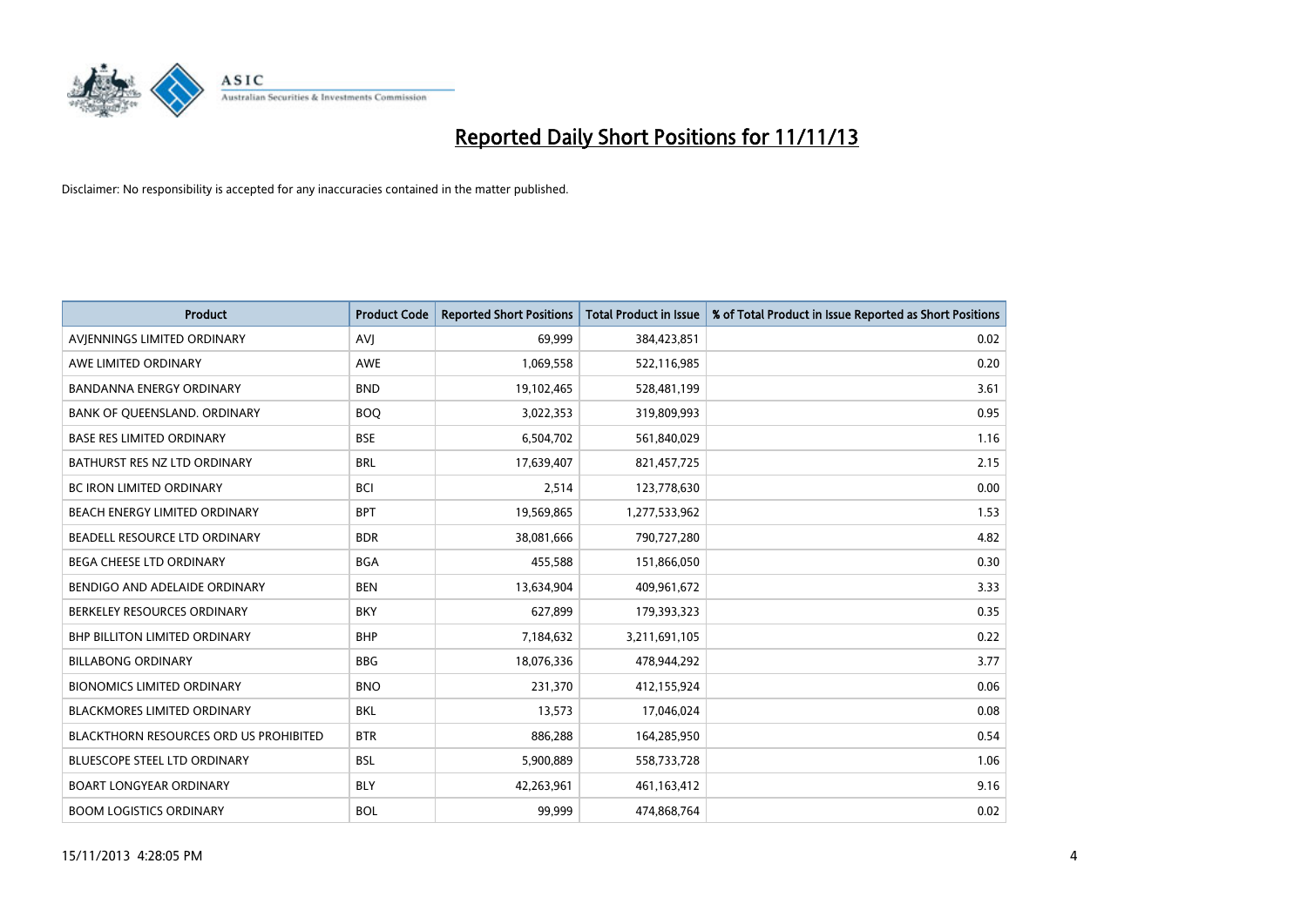

| <b>Product</b>                       | <b>Product Code</b> | <b>Reported Short Positions</b> | <b>Total Product in Issue</b> | % of Total Product in Issue Reported as Short Positions |
|--------------------------------------|---------------------|---------------------------------|-------------------------------|---------------------------------------------------------|
| <b>BORAL LIMITED, ORDINARY</b>       | <b>BLD</b>          | 46,110,878                      | 778,739,826                   | 5.92                                                    |
| <b>BRADKEN LIMITED ORDINARY</b>      | <b>BKN</b>          | 17,571,820                      | 169,240,662                   | 10.38                                                   |
| <b>BRAMBLES LIMITED ORDINARY</b>     | <b>BXB</b>          | 2,407,615                       | 1,558,808,990                 | 0.15                                                    |
| BREVILLE GROUP LTD ORDINARY          | <b>BRG</b>          | 2,594,869                       | 130,095,322                   | 1.99                                                    |
| <b>BRICKWORKS LIMITED ORDINARY</b>   | <b>BKW</b>          | 137,347                         | 148,038,996                   | 0.09                                                    |
| <b>BUCCANEER ENERGY LTD ORDINARY</b> | <b>BCC</b>          | 416,800                         | 2,398,671,956                 | 0.02                                                    |
| <b>BURU ENERGY ORDINARY</b>          | <b>BRU</b>          | 13,457,213                      | 298,365,707                   | 4.51                                                    |
| <b>BWP TRUST ORDINARY UNITS</b>      | <b>BWP</b>          | 2,969,459                       | 627,165,919                   | 0.47                                                    |
| CABCHARGE AUSTRALIA ORDINARY         | CAB                 | 15,673,801                      | 120,430,683                   | 13.01                                                   |
| CALTEX AUSTRALIA ORDINARY            | <b>CTX</b>          | 1,768,256                       | 270,000,000                   | 0.65                                                    |
| CAPE LAMBERT RES LTD ORDINARY        | <b>CFE</b>          | 19,764                          | 675,809,769                   | 0.00                                                    |
| CAPITOL HEALTH ORDINARY              | <b>CAJ</b>          | 147,658                         | 430,799,793                   | 0.03                                                    |
| CARABELLA RES LTD ORDINARY           | <b>CLR</b>          | 100,000                         | 158,236,547                   | 0.06                                                    |
| <b>CARBON ENERGY ORDINARY</b>        | <b>CNX</b>          | 6,799                           | 1,150,931,288                 | 0.00                                                    |
| <b>CARDNO LIMITED ORDINARY</b>       | CDD                 | 7,491,255                       | 145,007,042                   | 5.17                                                    |
| CARINDALE PROPERTY UNIT              | <b>CDP</b>          | 9,636                           | 70,000,000                    | 0.01                                                    |
| CARNARVON PETROLEUM ORDINARY         | <b>CVN</b>          | 734                             | 937,796,875                   | 0.00                                                    |
| CARSALES.COM LTD ORDINARY            | <b>CRZ</b>          | 2,877,895                       | 237,678,965                   | 1.21                                                    |
| <b>CASH CONVERTERS ORDINARY</b>      | CCV                 | 5,519,775                       | 426,302,767                   | 1.29                                                    |
| CEDAR WOODS PROP. ORDINARY           | <b>CWP</b>          | 8,510                           | 73,732,683                    | 0.01                                                    |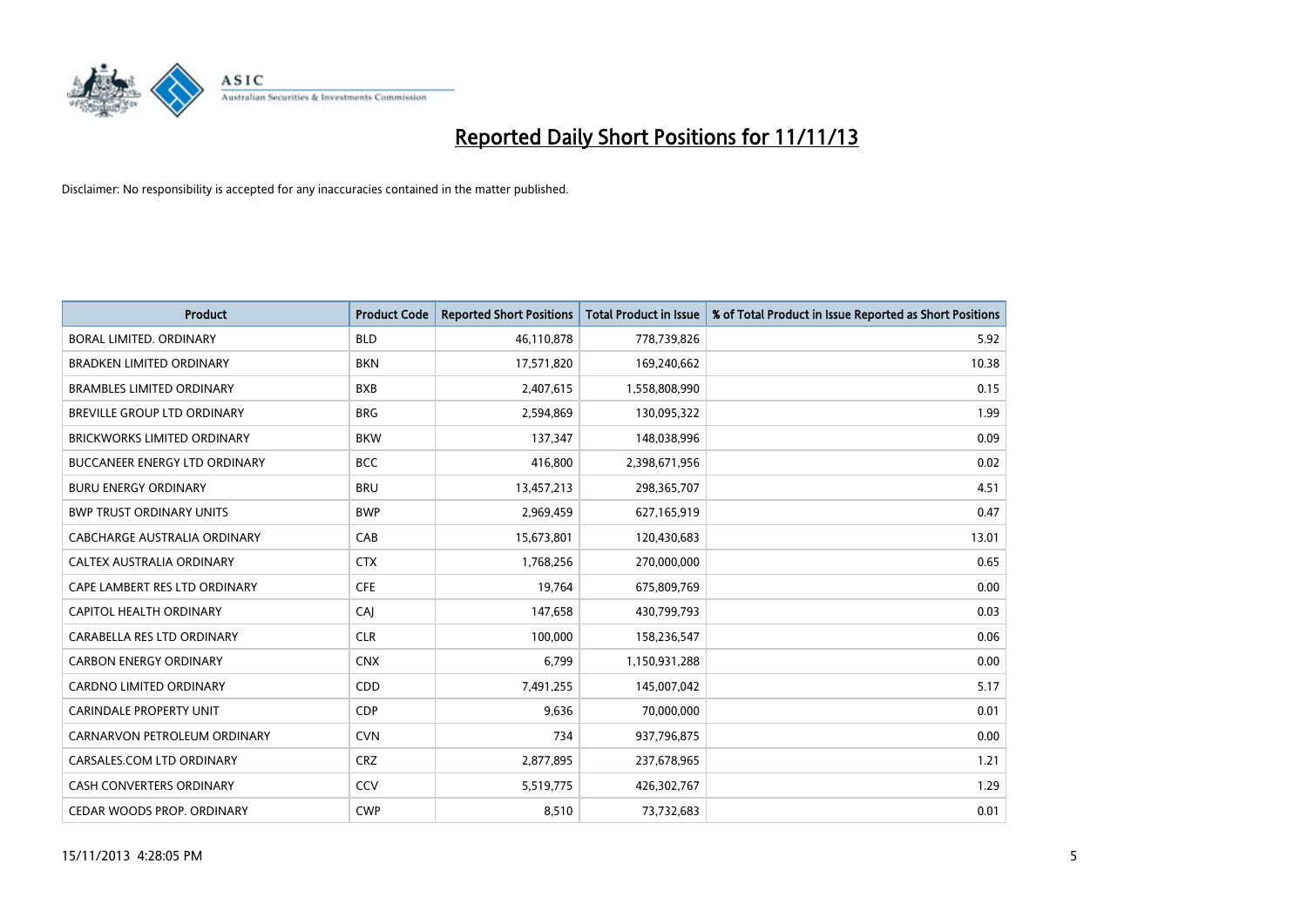

| <b>Product</b>                          | <b>Product Code</b> | <b>Reported Short Positions</b> | <b>Total Product in Issue</b> | % of Total Product in Issue Reported as Short Positions |
|-----------------------------------------|---------------------|---------------------------------|-------------------------------|---------------------------------------------------------|
| CENTRAL PETROLEUM ORDINARY              | <b>CTP</b>          | 510,115                         | 309,216,369                   | 0.16                                                    |
| CERAMIC FUEL CELLS ORDINARY             | <b>CFU</b>          | 991,102                         | 1,601,287,414                 | 0.06                                                    |
| CFS RETAIL TRUST GRP STAPLED SECURITIES | <b>CFX</b>          | 59,825,842                      | 2,858,286,690                 | 2.09                                                    |
| CHALLENGER DIV.PRO. STAPLED UNITS       | <b>CDI</b>          | 91,512                          | 214,101,013                   | 0.04                                                    |
| <b>CHALLENGER LIMITED ORDINARY</b>      | <b>CGF</b>          | 935,115                         | 530,862,585                   | 0.18                                                    |
| CHARTER HALL GROUP STAPLED US PROHIBIT. | <b>CHC</b>          | 307,654                         | 309,068,171                   | 0.10                                                    |
| <b>CHARTER HALL RETAIL UNITS</b>        | <b>COR</b>          | 12,482,805                      | 341,843,880                   | 3.65                                                    |
| <b>CHORUS LIMITED ORDINARY</b>          | <b>CNU</b>          | 46,783                          | 396,369,767                   | 0.01                                                    |
| CITIGOLD CORP LTD ORDINARY              | <b>CTO</b>          | 153,427                         | 1,352,907,765                 | 0.01                                                    |
| <b>CLOUGH LIMITED ORDINARY</b>          | <b>CLO</b>          | 351,261                         | 777,438,039                   | 0.05                                                    |
| COAL OF AFRICA LTD ORDINARY             | <b>CZA</b>          | 426                             | 1,048,368,613                 | 0.00                                                    |
| <b>COALSPUR MINES LTD ORDINARY</b>      | <b>CPL</b>          | 8,578,954                       | 641,394,435                   | 1.34                                                    |
| COCA-COLA AMATIL ORDINARY               | <b>CCL</b>          | 19,031,834                      | 763,590,249                   | 2.49                                                    |
| COCHLEAR LIMITED ORDINARY               | <b>COH</b>          | 9,575,478                       | 57,062,020                    | 16.78                                                   |
| <b>COCKATOO COAL ORDINARY</b>           | <b>COK</b>          | 11,100,842                      | 886,294,158                   | 1.25                                                    |
| CODAN LIMITED ORDINARY                  | <b>CDA</b>          | 980,948                         | 176,969,924                   | 0.55                                                    |
| COFFEY INTERNATIONAL ORDINARY           | <b>COF</b>          | 18,921                          | 255,833,165                   | 0.01                                                    |
| <b>COLLECTION HOUSE ORDINARY</b>        | <b>CLH</b>          | 980,410                         | 128,969,148                   | 0.76                                                    |
| COMMONWEALTH BANK, ORDINARY             | <b>CBA</b>          | 5,390,607                       | 1,611,928,836                 | 0.33                                                    |
| COMMONWEALTH PROP ORDINARY UNITS        | <b>CPA</b>          | 10,092,606                      | 2,347,003,413                 | 0.43                                                    |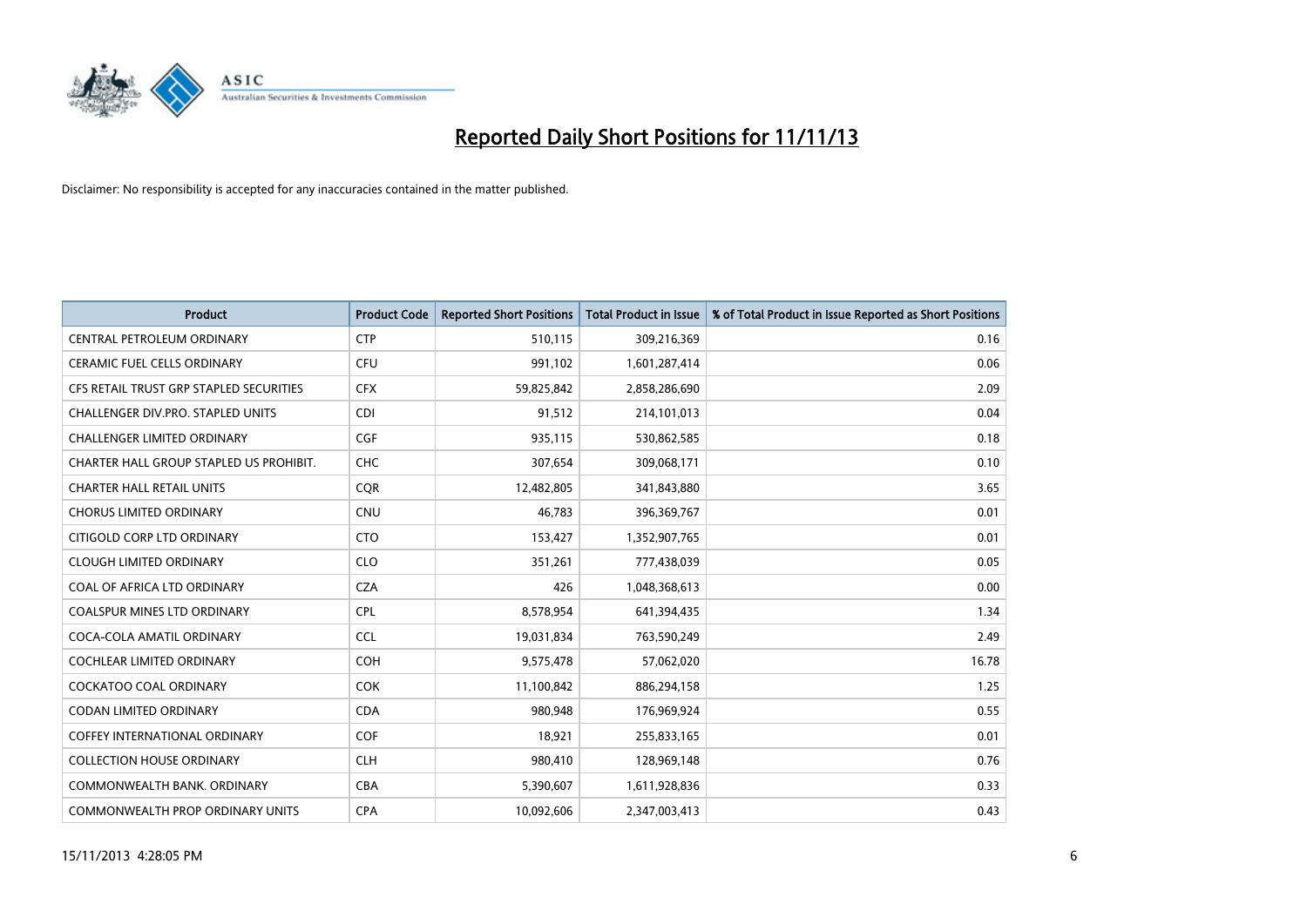

| <b>Product</b>                          | <b>Product Code</b> | <b>Reported Short Positions</b> | Total Product in Issue | % of Total Product in Issue Reported as Short Positions |
|-----------------------------------------|---------------------|---------------------------------|------------------------|---------------------------------------------------------|
| <b>COMPASS RESOURCES ORDINARY</b>       | <b>CMR</b>          | 7,472                           | 1,403,744,100          | 0.00                                                    |
| COMPUTERSHARE LTD ORDINARY              | <b>CPU</b>          | 13,112,591                      | 556,203,079            | 2.36                                                    |
| <b>COOPER ENERGY LTD ORDINARY</b>       | <b>COE</b>          | 192,672                         | 329,235,509            | 0.06                                                    |
| CORP TRAVEL LIMITED ORDINARY            | <b>CTD</b>          | 236,477                         | 78,246,245             | 0.30                                                    |
| <b>CREDIT CORP GROUP ORDINARY</b>       | <b>CCP</b>          | 38,738                          | 46,131,882             | 0.08                                                    |
| <b>CROMWELL PROP STAPLED SECURITIES</b> | <b>CMW</b>          | 12,506,637                      | 1,719,157,262          | 0.73                                                    |
| <b>CROWE HORWATH AUS ORDINARY</b>       | <b>CRH</b>          | 634,720                         | 273,005,429            | 0.23                                                    |
| CROWN RESORTS LTD ORDINARY              | <b>CWN</b>          | 1,147,641                       | 728,394,185            | 0.16                                                    |
| <b>CSG LIMITED ORDINARY</b>             | CSV                 | 232,569                         | 278,973,075            | 0.08                                                    |
| <b>CSL LIMITED ORDINARY</b>             | <b>CSL</b>          | 575,140                         | 487,166,366            | 0.12                                                    |
| <b>CSR LIMITED ORDINARY</b>             | <b>CSR</b>          | 34,195,225                      | 506,000,315            | 6.76                                                    |
| <b>CUDECO LIMITED ORDINARY</b>          | CDU                 | 8,998,499                       | 205,017,174            | 4.39                                                    |
| DART ENERGY LTD ORDINARY                | <b>DTE</b>          | 6,351,215                       | 1,108,251,519          | 0.57                                                    |
| DATA#3 LIMITED ORDINARY                 | <b>DTL</b>          | 621,860                         | 153,974,950            | 0.40                                                    |
| DAVID JONES LIMITED ORDINARY            | <b>DJS</b>          | 50,296,365                      | 537,137,845            | 9.36                                                    |
| DECMIL GROUP LIMITED ORDINARY           | <b>DCG</b>          | 3,940,513                       | 168,657,794            | 2.34                                                    |
| DEEP YELLOW LIMITED ORDINARY            | <b>DYL</b>          | 100,002                         | 1,612,407,567          | 0.01                                                    |
| DEVINE LIMITED ORDINARY                 | <b>DVN</b>          | 49,663                          | 158,730,556            | 0.03                                                    |
| DEXUS PROPERTY GROUP STAPLED UNITS      | <b>DXS</b>          | 26,950,451                      | 4,628,228,426          | 0.58                                                    |
| DISCOVERY METALS LTD ORDINARY           | <b>DML</b>          | 11,110,066                      | 560,034,418            | 1.98                                                    |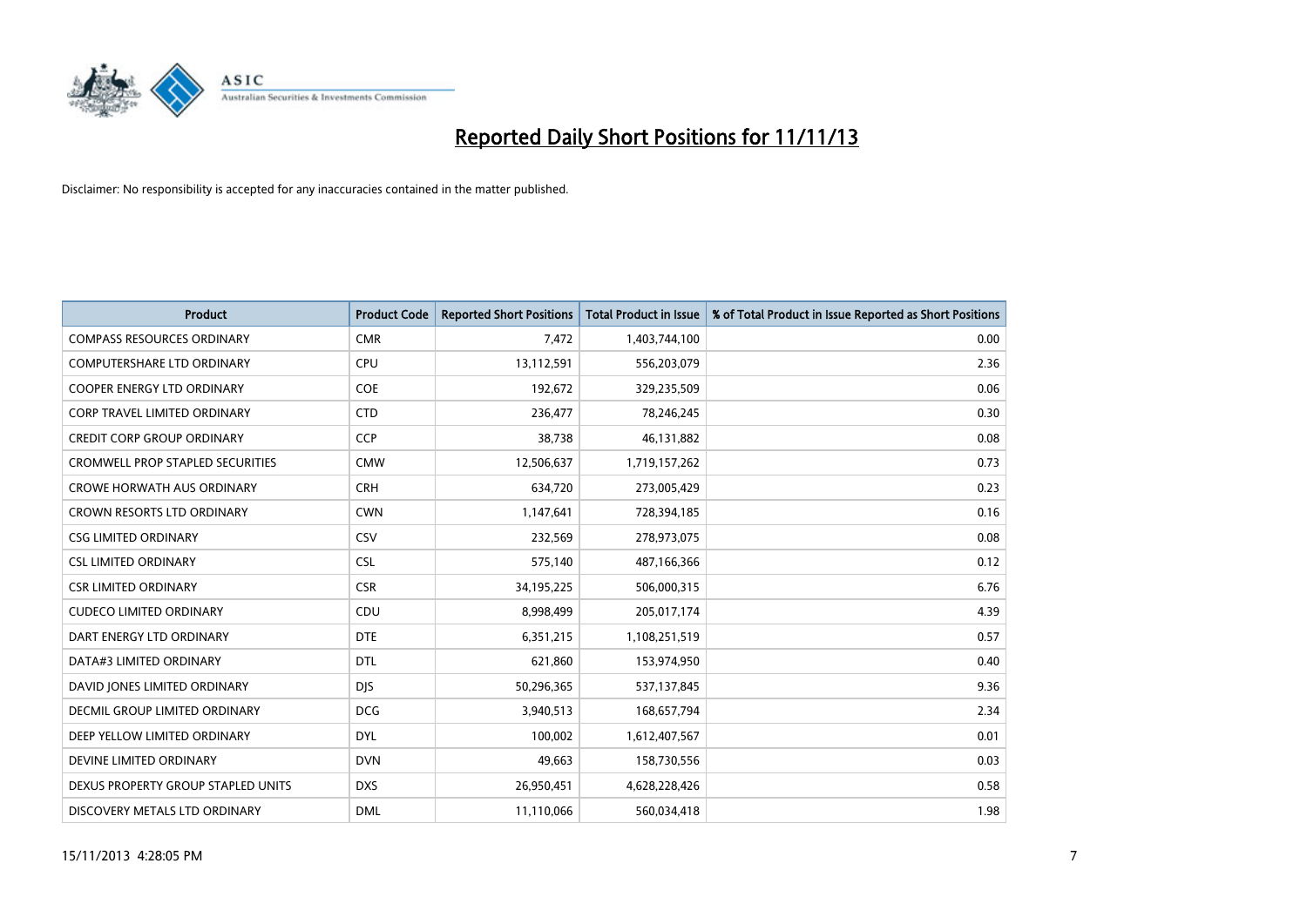

| <b>Product</b>                       | <b>Product Code</b> | <b>Reported Short Positions</b> | <b>Total Product in Issue</b> | % of Total Product in Issue Reported as Short Positions |
|--------------------------------------|---------------------|---------------------------------|-------------------------------|---------------------------------------------------------|
| DOMINO PIZZA ENTERPR ORDINARY        | <b>DMP</b>          | 669,912                         | 85,915,713                    | 0.78                                                    |
| DONACO INTERNATIONAL ORDINARY        | <b>DNA</b>          | 265,591                         | 371,731,146                   | 0.07                                                    |
| DOWNER EDI LIMITED ORDINARY          | <b>DOW</b>          | 11,782,217                      | 434,734,970                   | 2.71                                                    |
| DRILLSEARCH ENERGY ORDINARY          | <b>DLS</b>          | 14,011,177                      | 430,465,895                   | 3.25                                                    |
| DUET GROUP STAPLED US PROHIBIT.      | <b>DUE</b>          | 21,555,474                      | 1,237,195,531                 | 1.74                                                    |
| <b>DULUXGROUP LIMITED ORDINARY</b>   | <b>DLX</b>          | 1,433,169                       | 377,019,430                   | 0.38                                                    |
| DWS LTD ORDINARY                     | <b>DWS</b>          | 629,661                         | 132,362,763                   | 0.48                                                    |
| ECHO ENTERTAINMENT ORDINARY          | <b>EGP</b>          | 13,799,437                      | 825,672,730                   | 1.67                                                    |
| <b>ELDERS LIMITED ORDINARY</b>       | <b>ELD</b>          | 20,186,311                      | 455,013,329                   | 4.44                                                    |
| ELEMENTAL MINERALS ORDINARY          | <b>ELM</b>          | 30,700                          | 303,263,391                   | 0.01                                                    |
| <b>EMECO HOLDINGS ORDINARY</b>       | <b>EHL</b>          | 10,963,787                      | 599,675,707                   | 1.83                                                    |
| <b>ENDEAVOUR MIN CORP CDI 1:1</b>    | <b>EVR</b>          | 370,252                         | 83,273,218                    | 0.44                                                    |
| ENERGY RESOURCES ORDINARY 'A'        | <b>ERA</b>          | 10,587,888                      | 517,725,062                   | 2.05                                                    |
| <b>ENERGY WORLD CORPOR, ORDINARY</b> | <b>EWC</b>          | 38,547,895                      | 1,734,166,672                 | 2.22                                                    |
| <b>ENVESTRA LIMITED ORDINARY</b>     | <b>ENV</b>          | 5,359,079                       | 1,796,808,474                 | 0.30                                                    |
| EQUATORIAL RES LTD ORDINARY          | EQX                 | 8                               | 121,885,353                   | 0.00                                                    |
| ERM POWER LIMITED ORDINARY           | EPW                 | 47,484                          | 208,401,816                   | 0.02                                                    |
| <b>ESERVGLOBAL LIMITED ORDINARY</b>  | <b>ESV</b>          | 6,917,867                       | 249,045,997                   | 2.78                                                    |
| ETHANE PIPELINE STAPLED SECURITIES   | <b>EPX</b>          | 1,352                           | 69,302,275                    | 0.00                                                    |
| EVOLUTION MINING LTD ORDINARY        | <b>EVN</b>          | 19,689,336                      | 708,652,367                   | 2.78                                                    |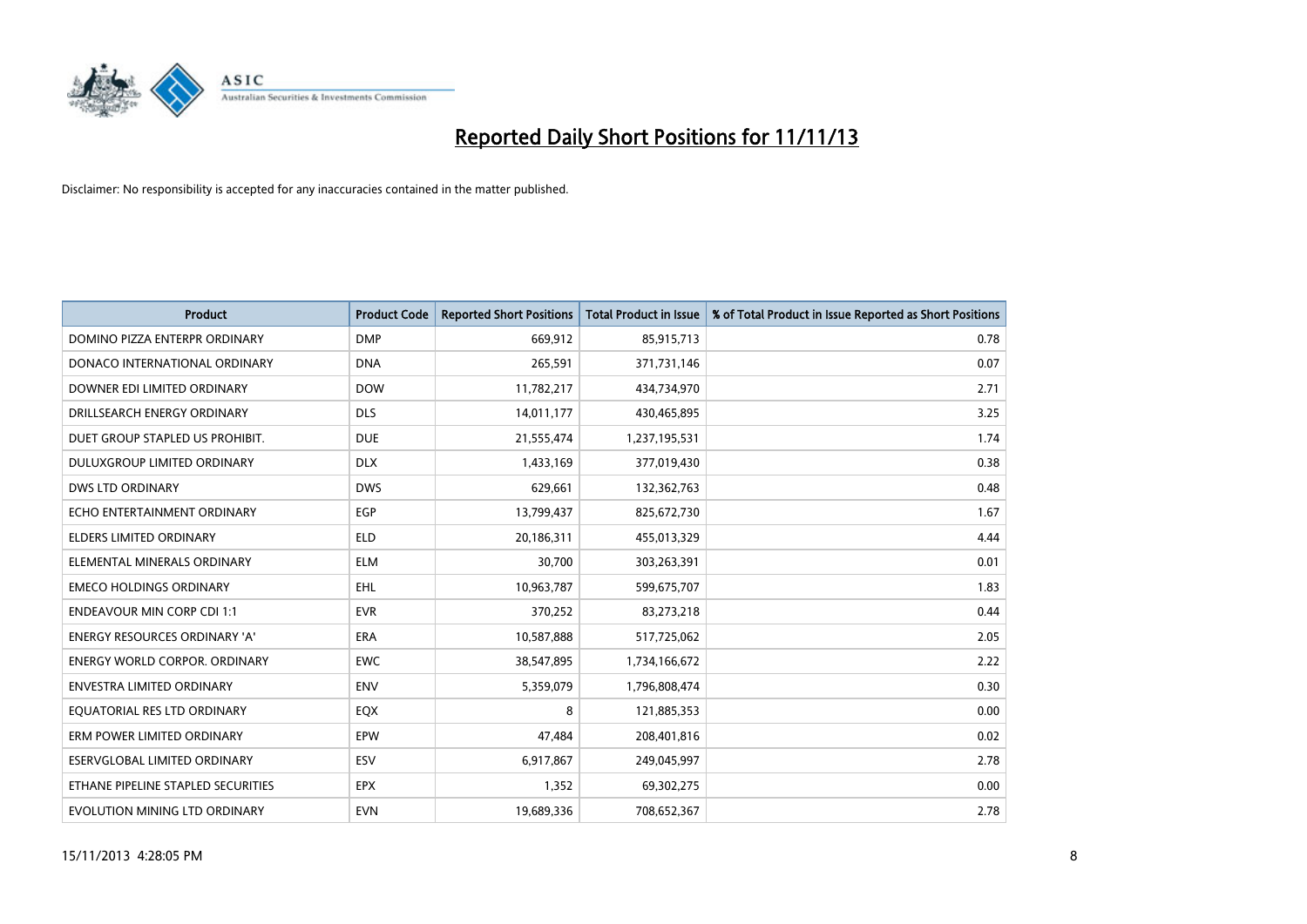

| Product                                | <b>Product Code</b> | <b>Reported Short Positions</b> | <b>Total Product in Issue</b> | % of Total Product in Issue Reported as Short Positions |
|----------------------------------------|---------------------|---------------------------------|-------------------------------|---------------------------------------------------------|
| FAIRFAX MEDIA LTD ORDINARY             | <b>FXJ</b>          | 271,379,081                     | 2,351,955,725                 | 11.54                                                   |
| <b>FANTASTIC HOLDINGS ORDINARY</b>     | <b>FAN</b>          | 4,286                           | 103,068,398                   | 0.00                                                    |
| <b>FAR LTD ORDINARY</b>                | <b>FAR</b>          | 24,205,420                      | 2,499,846,742                 | 0.97                                                    |
| FEDERATION CNTRES ORD/UNIT STAPLED SEC | <b>FDC</b>          | 4,524,745                       | 1,427,641,565                 | 0.32                                                    |
| FISHER & PAYKEL H. ORDINARY            | <b>FPH</b>          | 224,349                         | 546,850,408                   | 0.04                                                    |
| FKP PROPERTY GROUP STAPLED SECURITIES  | <b>FKP</b>          | 14,227,635                      | 321,578,705                   | 4.42                                                    |
| FLEETWOOD CORP ORDINARY                | <b>FWD</b>          | 3,432,237                       | 60,522,619                    | 5.67                                                    |
| FLETCHER BUILDING ORDINARY             | <b>FBU</b>          | 2,872,554                       | 687,854,788                   | 0.42                                                    |
| FLEXIGROUP LIMITED ORDINARY            | <b>FXL</b>          | 192,621                         | 303,385,394                   | 0.06                                                    |
| FLIGHT CENTRE TRAVEL ORDINARY          | <b>FLT</b>          | 3,099,455                       | 100,530,453                   | 3.08                                                    |
| FLINDERS MINES LTD ORDINARY            | <b>FMS</b>          | 2,913,441                       | 1,824,843,676                 | 0.16                                                    |
| <b>FOCUS MINERALS LTD ORDINARY</b>     | <b>FML</b>          | 27,450,749                      | 9,137,375,877                 | 0.30                                                    |
| FONTERRA SHARE FUND ORDINARY UNITS     | <b>FSF</b>          | 319                             | 106,956,563                   | 0.00                                                    |
| <b>FORGE GROUP LIMITED ORDINARY</b>    | <b>FGE</b>          | 1,439,200                       | 86,169,014                    | 1.67                                                    |
| FORTESCUE METALS GRP ORDINARY          | <b>FMG</b>          | 136,549,161                     | 3,113,798,151                 | 4.39                                                    |
| <b>G.U.D. HOLDINGS ORDINARY</b>        | GUD                 | 5,013,259                       | 71,341,319                    | 7.03                                                    |
| <b>G8 EDUCATION LIMITED ORDINARY</b>   | <b>GEM</b>          | 1,055,587                       | 300,302,719                   | 0.35                                                    |
| <b>GALAXY RESOURCES ORDINARY</b>       | <b>GXY</b>          | 12,646,618                      | 1,007,482,056                 | 1.26                                                    |
| <b>GENETIC TECHNOLOGIES ORDINARY</b>   | <b>GTG</b>          | 182,610                         | 565,749,677                   | 0.03                                                    |
| <b>GEODYNAMICS LIMITED ORDINARY</b>    | GDY                 | 850                             | 406,452,608                   | 0.00                                                    |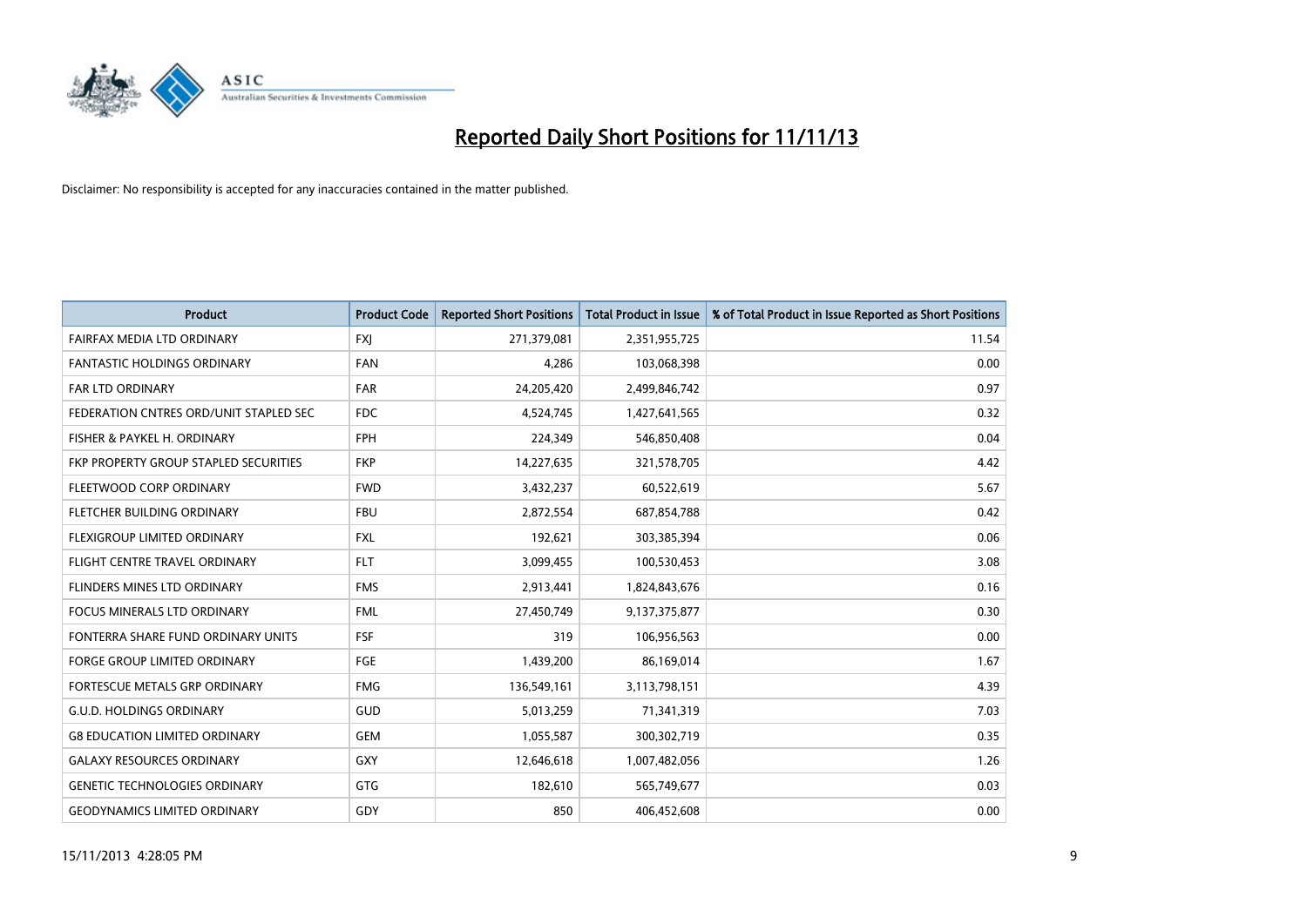

| Product                                          | <b>Product Code</b> | <b>Reported Short Positions</b> | <b>Total Product in Issue</b> | % of Total Product in Issue Reported as Short Positions |
|--------------------------------------------------|---------------------|---------------------------------|-------------------------------|---------------------------------------------------------|
| GI DYNAMICS, INC CDI US PROHIBITED               | GID                 | 143,517                         | 393,043,620                   | 0.04                                                    |
| <b>GINDALBIE METALS LTD ORDINARY</b>             | GBG                 | 55,654,724                      | 1,493,054,193                 | 3.73                                                    |
| <b>GOODMAN FIELDER, ORDINARY</b>                 | <b>GFF</b>          | 27,044,165                      | 1,955,559,207                 | 1.38                                                    |
| <b>GOODMAN GROUP STAPLED</b>                     | <b>GMG</b>          | 2,731,460                       | 1,718,742,809                 | 0.16                                                    |
| <b>GPT GROUP STAPLED SEC.</b>                    | GPT                 | 8,828,990                       | 1,694,888,638                 | 0.52                                                    |
| <b>GRAINCORP LIMITED A CLASS ORDINARY</b>        | <b>GNC</b>          | 411,856                         | 228,855,628                   | 0.18                                                    |
| <b>GRANGE RESOURCES, ORDINARY</b>                | GRR                 | 5,627,540                       | 1,156,492,195                 | 0.49                                                    |
| <b>GREENCROSS LIMITED ORDINARY</b>               | GXL                 | 5,813                           | 37,535,276                    | 0.02                                                    |
| <b>GREENLAND MIN EN LTD ORDINARY</b>             | GGG                 | 7,437,188                       | 574,572,911                   | 1.29                                                    |
| <b>GROWTHPOINT PROPERTY ORD/UNIT STAPLED SEC</b> | GOZ                 | 124,578                         | 414,410,218                   | 0.03                                                    |
| <b>GROWTHPOINT PROPERTY RIGHTS 22-NOV-13</b>     | GOZR                | 1,157                           | 40,800,000                    | 0.00                                                    |
| <b>GRYPHON MINERALS LTD ORDINARY</b>             | GRY                 | 6,474,386                       | 400,797,615                   | 1.62                                                    |
| <b>GUILDFORD COAL LTD ORDINARY</b>               | <b>GUF</b>          | 562,776                         | 635,046,899                   | 0.09                                                    |
| <b>GUIARAT NRE COAL LTD ORDINARY</b>             | <b>GNM</b>          | 289,724                         | 1,376,138,678                 | 0.02                                                    |
| <b>GWA GROUP LTD ORDINARY</b>                    | <b>GWA</b>          | 13,815,588                      | 306,533,770                   | 4.51                                                    |
| <b>HARVEY NORMAN ORDINARY</b>                    | <b>HVN</b>          | 63,684,694                      | 1,062,316,784                 | 5.99                                                    |
| <b>HENDERSON GROUP CDI 1:1</b>                   | <b>HGG</b>          | 1,431,767                       | 738,574,583                   | 0.19                                                    |
| HFA HOLDINGS LIMITED ORDINARY                    | <b>HFA</b>          | 3,863                           | 118,738,157                   | 0.00                                                    |
| <b>HIGHLANDS PACIFIC ORDINARY</b>                | <b>HIG</b>          | 500,001                         | 789,344,774                   | 0.06                                                    |
| HILLGROVE RES LTD ORDINARY                       | <b>HGO</b>          | 20,054,815                      | 1,178,589,221                 | 1.70                                                    |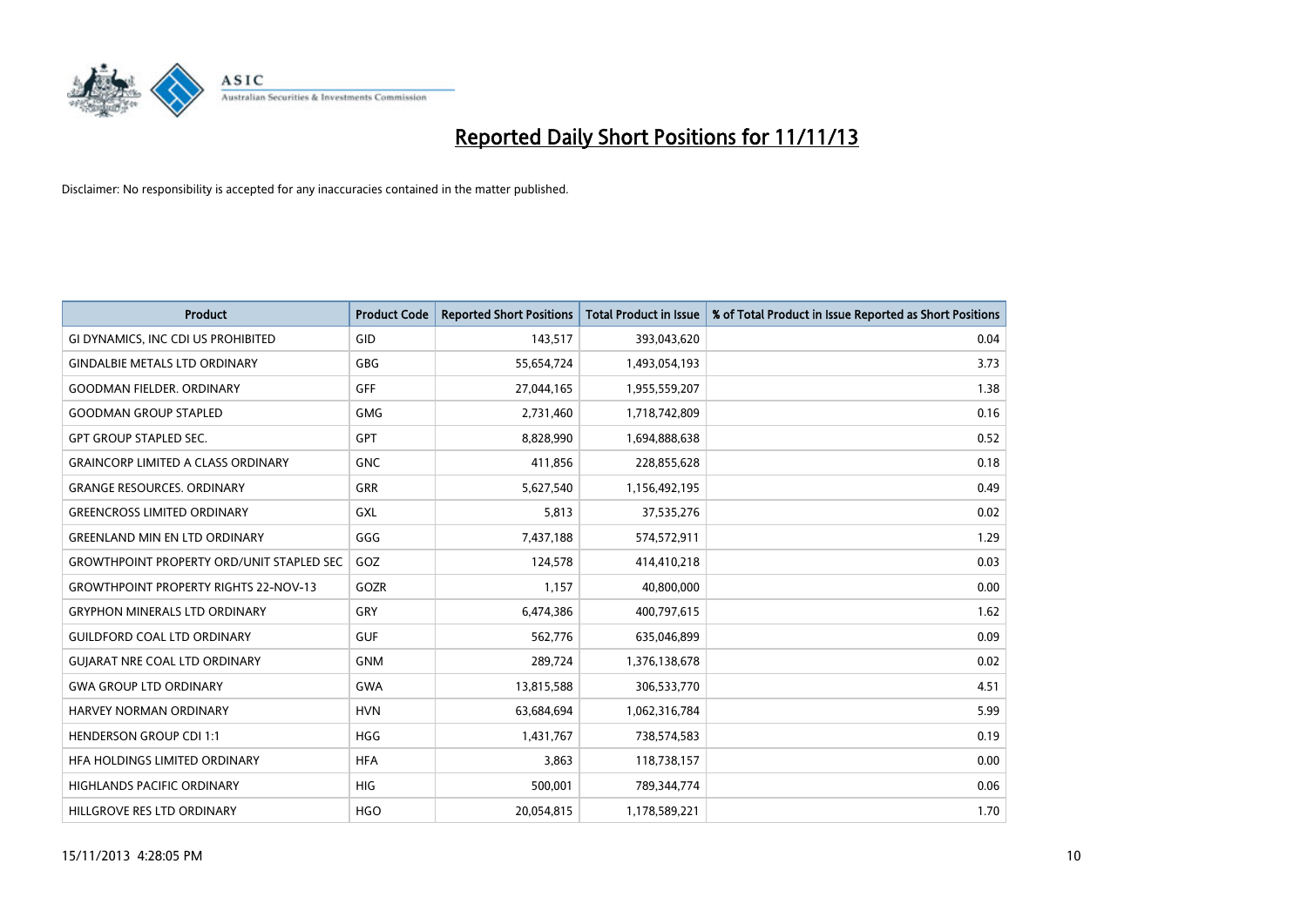

| <b>Product</b>                                | <b>Product Code</b> | <b>Reported Short Positions</b> | <b>Total Product in Issue</b> | % of Total Product in Issue Reported as Short Positions |
|-----------------------------------------------|---------------------|---------------------------------|-------------------------------|---------------------------------------------------------|
| HILLS HOLDINGS LTD ORDINARY                   | <b>HIL</b>          | 500,031                         | 241,646,687                   | 0.21                                                    |
| HORIZON OIL LIMITED ORDINARY                  | <b>HZN</b>          | 72,322,107                      | 1,301,147,932                 | 5.56                                                    |
| HOT CHILI LTD ORDINARY                        | <b>HCH</b>          | 10,000                          | 347,732,196                   | 0.00                                                    |
| <b>ICON ENERGY LIMITED ORDINARY</b>           | <b>ICN</b>          | 4,647                           | 535,455,958                   | 0.00                                                    |
| <b>IINET LIMITED ORDINARY</b>                 | <b>IIN</b>          | 1,271,213                       | 161,238,847                   | 0.79                                                    |
| <b>ILUKA RESOURCES ORDINARY</b>               | <b>ILU</b>          | 41,675,365                      | 418,700,517                   | 9.95                                                    |
| <b>IMDEX LIMITED ORDINARY</b>                 | <b>IMD</b>          | 4,744,800                       | 210,473,188                   | 2.25                                                    |
| IMF (AUSTRALIA) LTD ORDINARY                  | <b>IMF</b>          | 5,187,334                       | 152,665,930                   | 3.40                                                    |
| <b>INCITEC PIVOT ORDINARY</b>                 | IPL                 | 31,476,222                      | 1,628,730,107                 | 1.93                                                    |
| <b>INDEPENDENCE GROUP ORDINARY</b>            | <b>IGO</b>          | 4,209,736                       | 233,323,905                   | 1.80                                                    |
| INDOPHIL RESOURCES ORDINARY                   | <b>IRN</b>          | 1,514,981                       | 1,203,146,194                 | 0.13                                                    |
| <b>INFIGEN ENERGY STAPLED SECURITIES</b>      | <b>IFN</b>          | 5,430,813                       | 764,993,434                   | 0.71                                                    |
| <b>INFOMEDIA LTD ORDINARY</b>                 | <b>IFM</b>          | 359,202                         | 304,953,155                   | 0.12                                                    |
| <b>INGENIA GROUP STAPLED SECURITIES</b>       | <b>INA</b>          | 160,686                         | 676,240,232                   | 0.02                                                    |
| <b>INOVA RESOURCES LTD ORDINARY</b>           | <b>IVA</b>          | 258                             | 730,082,327                   | 0.00                                                    |
| INSURANCE AUSTRALIA ORDINARY                  | IAG                 | 9,224,106                       | 2,079,034,021                 | 0.44                                                    |
| INTEGRATED RESEARCH ORDINARY                  | IRI                 | 6,722                           | 168,624,953                   | 0.00                                                    |
| <b>INTREPID MINES ORDINARY</b>                | <b>IAU</b>          | 19,810,637                      | 556,273,428                   | 3.56                                                    |
| <b>INVESTA OFFICE FUND STAPLED SECURITIES</b> | <b>IOF</b>          | 1,374,199                       | 614,047,458                   | 0.22                                                    |
| <b>INVOCARE LIMITED ORDINARY</b>              | <b>IVC</b>          | 6,262,967                       | 110,030,298                   | 5.69                                                    |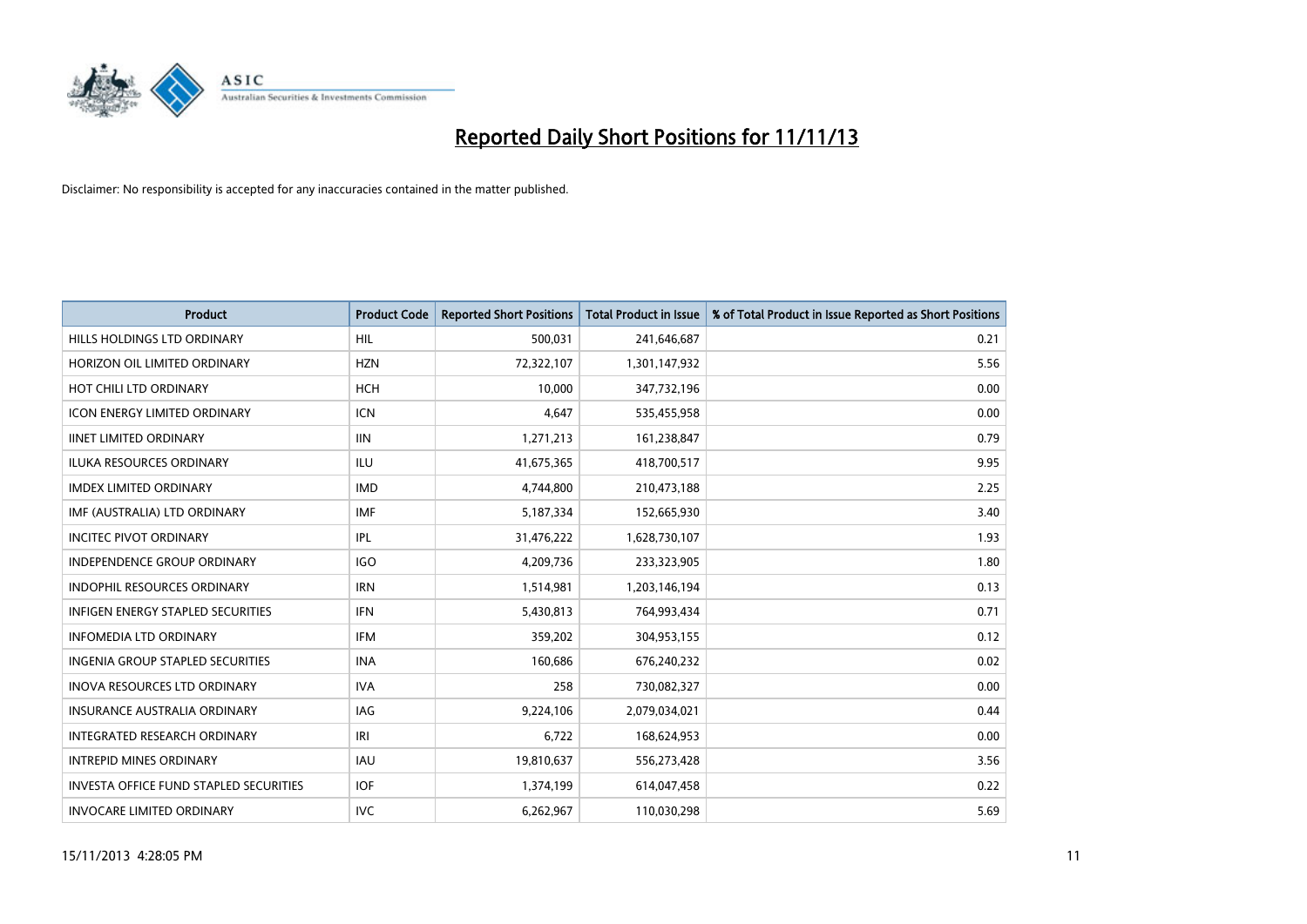

| <b>Product</b>                           | <b>Product Code</b> | <b>Reported Short Positions</b> | Total Product in Issue | % of Total Product in Issue Reported as Short Positions |
|------------------------------------------|---------------------|---------------------------------|------------------------|---------------------------------------------------------|
| <b>IOOF HOLDINGS LTD ORDINARY</b>        | IFL                 | 1,864,122                       | 232,118,034            | 0.80                                                    |
| <b>IPROPERTY GROUP LTD ORDINARY</b>      | <b>IPP</b>          | 27,000                          | 181,398,426            | 0.01                                                    |
| <b>IRESS LIMITED ORDINARY</b>            | <b>IRE</b>          | 522,691                         | 158,585,126            | 0.33                                                    |
| <b>IRON ORE HOLDINGS ORDINARY</b>        | <b>IOH</b>          | 26,197                          | 161,174,005            | 0.02                                                    |
| <b>ISELECT LTD ORDINARY</b>              | <b>ISU</b>          | 1,348,131                       | 260,664,894            | 0.52                                                    |
| ISHS ASIA 50 ETF CDI 1:1                 | <b>IAA</b>          | 218                             | 1,700,000              | 0.01                                                    |
| JAMES HARDIE INDUST CHESS DEPOSITARY INT | <b>JHX</b>          | 8,757,151                       | 442,685,722            | 1.98                                                    |
| <b>JB HI-FI LIMITED ORDINARY</b>         | <b>IBH</b>          | 7,413,405                       | 99,936,016             | 7.42                                                    |
| <b>JUMBO INTERACTIVE ORDINARY</b>        | JIN                 | 12,059                          | 43,752,560             | 0.03                                                    |
| <b>KAGARA LTD ORDINARY</b>               | KZL                 | 3,386,052                       | 798,953,117            | 0.42                                                    |
| KAROON GAS AUSTRALIA ORDINARY            | <b>KAR</b>          | 1,292,521                       | 255,841,581            | 0.51                                                    |
| KATHMANDU HOLD LTD ORDINARY              | <b>KMD</b>          | 47,885                          | 200,306,690            | 0.02                                                    |
| <b>KBL MINING LIMITED ORDINARY</b>       | <b>KBL</b>          | 1,820                           | 393,535,629            | 0.00                                                    |
| KING RIVER COPPER ORDINARY               | <b>KRC</b>          | 125,600                         | 151,723,170            | 0.08                                                    |
| KINGSGATE CONSOLID. ORDINARY             | <b>KCN</b>          | 20,690,427                      | 152,284,777            | 13.59                                                   |
| KINGSROSE MINING LTD ORDINARY            | <b>KRM</b>          | 543,529                         | 335,753,851            | 0.16                                                    |
| LEIGHTON HOLDINGS ORDINARY               | LEI                 | 23,183,260                      | 337,235,188            | 6.87                                                    |
| LEND LEASE GROUP UNIT/ORD STAPLED        | <b>LLC</b>          | 7,603,953                       | 576,712,337            | 1.32                                                    |
| LINC ENERGY LTD ORDINARY                 | <b>LNC</b>          | 4,880,220                       | 518,687,562            | 0.94                                                    |
| LYCOPODIUM LIMITED ORDINARY              | LYL                 | 90                              | 38,955,103             | 0.00                                                    |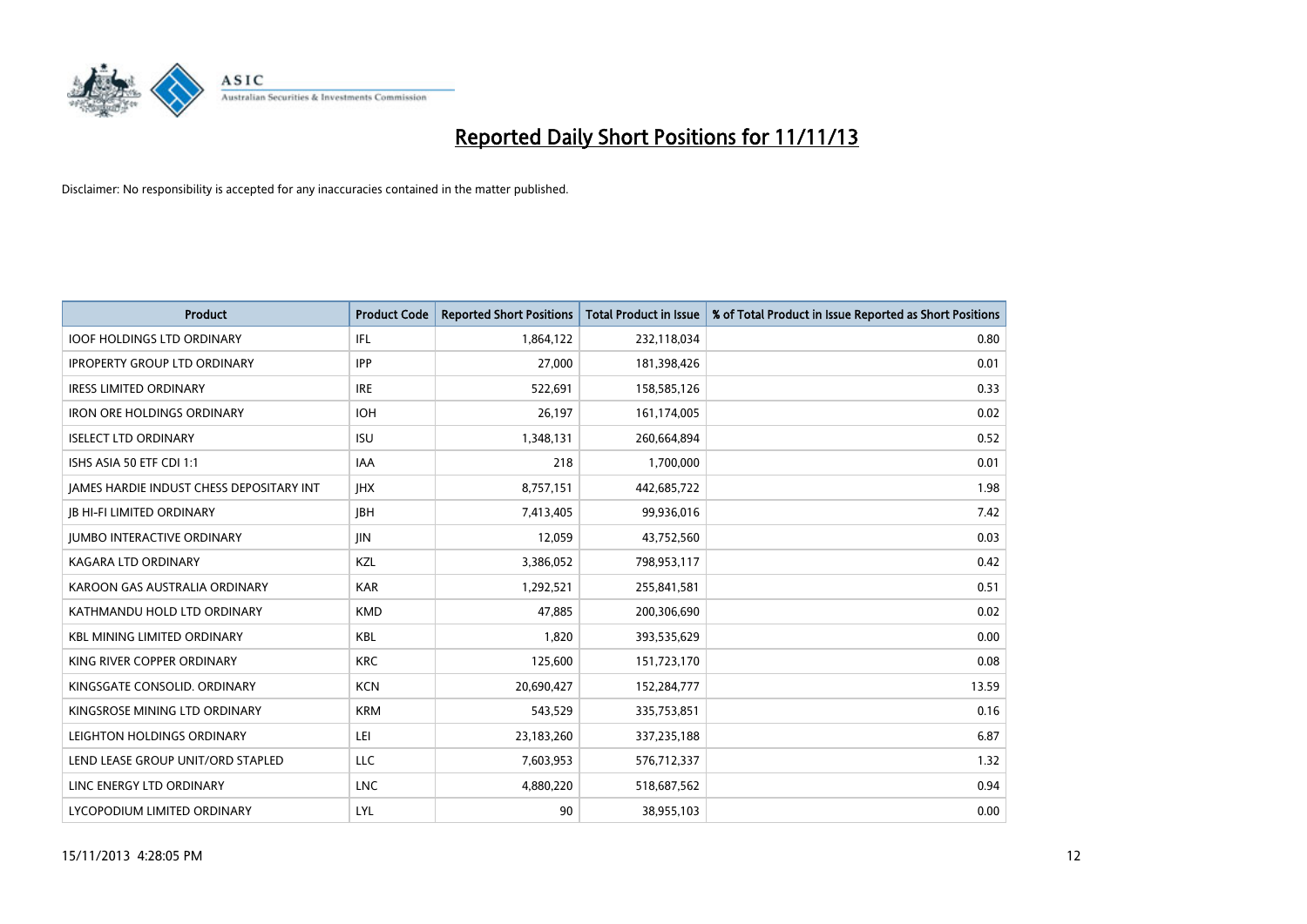

| <b>Product</b>                        | <b>Product Code</b> | <b>Reported Short Positions</b> | <b>Total Product in Issue</b> | % of Total Product in Issue Reported as Short Positions |
|---------------------------------------|---------------------|---------------------------------|-------------------------------|---------------------------------------------------------|
| LYNAS CORPORATION ORDINARY            | <b>LYC</b>          | 179,209,601                     | 1,961,160,594                 | 9.14                                                    |
| M2 TELECOMMUNICATION ORDINARY         | <b>MTU</b>          | 8,404,555                       | 179,384,685                   | 4.69                                                    |
| <b>MACA LIMITED ORDINARY</b>          | <b>MLD</b>          | 22,971                          | 172,500,000                   | 0.01                                                    |
| <b>MACMAHON HOLDINGS ORDINARY</b>     | <b>MAH</b>          | 4,032,821                       | 1,261,699,966                 | 0.32                                                    |
| MACO ATLAS ROADS GRP ORDINARY STAPLED | <b>MOA</b>          | 13,459,431                      | 487,230,540                   | 2.76                                                    |
| MACQUARIE GROUP LTD ORDINARY          | <b>MQG</b>          | 2,489,513                       | 339,888,036                   | 0.73                                                    |
| MACQUARIE TELECOM GP ORDINARY         | MAQ                 | 4,546                           | 20,967,121                    | 0.02                                                    |
| MAGELLAN FIN GRP LTD ORDINARY         | <b>MFG</b>          | 649,966                         | 155,830,849                   | 0.42                                                    |
| <b>MATRIX C &amp; E LTD ORDINARY</b>  | <b>MCE</b>          | 2,932,958                       | 94,555,428                    | 3.10                                                    |
| MAVERICK DRILLING ORDINARY            | MAD                 | 9,288,593                       | 452,726,751                   | 2.05                                                    |
| MAXITRANS INDUSTRIES ORDINARY         | <b>MXI</b>          | 784,799                         | 183,993,392                   | 0.43                                                    |
| MAYNE PHARMA LTD ORDINARY             | <b>MYX</b>          | 475,169                         | 563,459,968                   | 0.08                                                    |
| MCMILLAN SHAKESPEARE ORDINARY         | <b>MMS</b>          | 953,366                         | 74,523,965                    | 1.28                                                    |
| <b>MCPHERSON'S LTD ORDINARY</b>       | <b>MCP</b>          | 20,000                          | 89,294,198                    | 0.02                                                    |
| MEDUSA MINING LTD ORDINARY            | <b>MML</b>          | 3,392,473                       | 198,349,106                   | 1.71                                                    |
| MELBOURNE IT LIMITED ORDINARY         | <b>MLB</b>          | 2,000                           | 82,858,121                    | 0.00                                                    |
| MEO AUSTRALIA LTD ORDINARY            | MEO                 | 10,845                          | 627,264,587                   | 0.00                                                    |
| MERIDIAN ENERGY INSTALMENT RECEIPTS   | <b>MEZCA</b>        | 232,097                         | 1,255,413,626                 | 0.02                                                    |
| <b>MERMAID MARINE ORDINARY</b>        | <b>MRM</b>          | 705,281                         | 232,652,241                   | 0.30                                                    |
| MESOBLAST LIMITED ORDINARY            | <b>MSB</b>          | 20,038,805                      | 317,350,901                   | 6.31                                                    |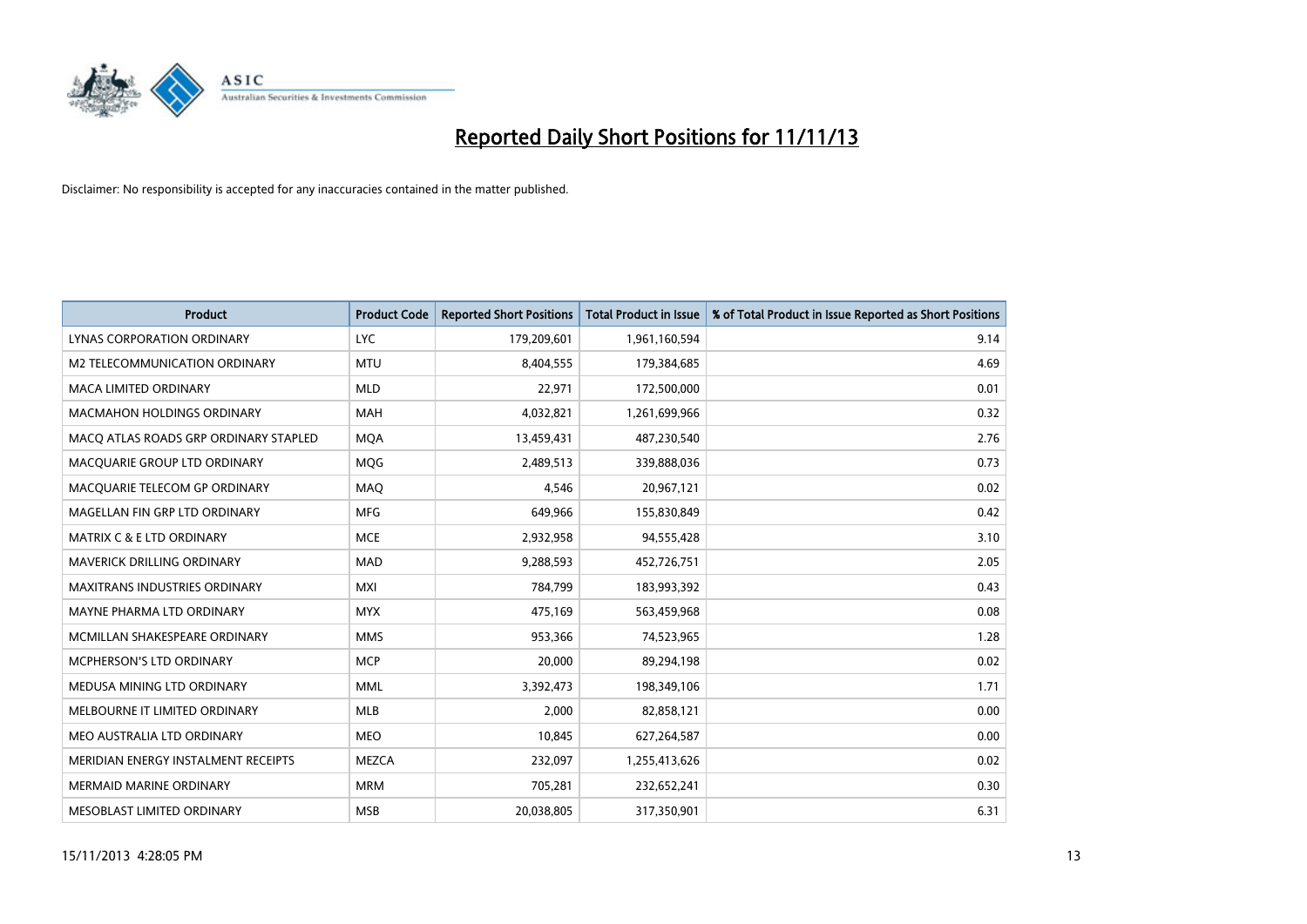

| <b>Product</b>                  | <b>Product Code</b> | <b>Reported Short Positions</b> | <b>Total Product in Issue</b> | % of Total Product in Issue Reported as Short Positions |
|---------------------------------|---------------------|---------------------------------|-------------------------------|---------------------------------------------------------|
| METALS X LIMITED ORDINARY       | <b>MLX</b>          | 124,190                         | 1,653,036,110                 | 0.01                                                    |
| METCASH LIMITED ORDINARY        | <b>MTS</b>          | 91,318,990                      | 880,704,786                   | 10.37                                                   |
| METMINCO LIMITED ORDINARY       | <b>MNC</b>          | 1,022,923                       | 1,749,543,023                 | 0.06                                                    |
| MICLYN EXP OFFSHR ORDINARY      | <b>MIO</b>          | 103,372                         | 281,754,775                   | 0.04                                                    |
| MIGHTY RIVER POWER ORDINARY     | <b>MYT</b>          | 1,950,939                       | 1,400,000,094                 | 0.14                                                    |
| MILTON CORPORATION ORDINARY     | <b>MLT</b>          | 42,572                          | 627,357,755                   | 0.01                                                    |
| MINCOR RESOURCES NL ORDINARY    | <b>MCR</b>          | 2,386,045                       | 188,208,274                   | 1.27                                                    |
| MINERAL DEPOSITS ORDINARY       | <b>MDL</b>          | 2,115,056                       | 83,538,786                    | 2.53                                                    |
| MINERAL RESOURCES, ORDINARY     | <b>MIN</b>          | 3,315,760                       | 186,112,198                   | 1.78                                                    |
| MINT WIRELESS ORDINARY          | <b>MNW</b>          | 50,000                          | 403,872,395                   | 0.01                                                    |
| MIRABELA NICKEL LTD ORDINARY    | <b>MBN</b>          | 23,121,190                      | 876,801,147                   | 2.64                                                    |
| MIRVAC GROUP STAPLED SECURITIES | <b>MGR</b>          | 2,496,368                       | 3,664,938,678                 | 0.07                                                    |
| MOBILE EMBRACE LTD ORDINARY     | <b>MBE</b>          | 4,500                           | 318,777,790                   | 0.00                                                    |
| MOLOPO ENERGY LTD ORDINARY      | <b>MPO</b>          | 89,660                          | 246,724,091                   | 0.04                                                    |
| MONADELPHOUS GROUP ORDINARY     | <b>MND</b>          | 11,860,778                      | 92,308,047                    | 12.85                                                   |
| MORTGAGE CHOICE LTD ORDINARY    | MOC                 | 144,286                         | 123,780,387                   | 0.12                                                    |
| MOUNT GIBSON IRON ORDINARY      | <b>MGX</b>          | 3,539,842                       | 1,090,584,232                 | 0.32                                                    |
| MULTIPLEX SITES SITES           | <b>MXUPA</b>        | 1,329                           | 4,500,000                     | 0.03                                                    |
| MURCHISON METALS LTD ORDINARY   | <b>MMX</b>          | 216,291                         | 450,497,346                   | 0.05                                                    |
| MYER HOLDINGS LTD ORDINARY      | <b>MYR</b>          | 72,878,584                      | 585,684,551                   | 12.44                                                   |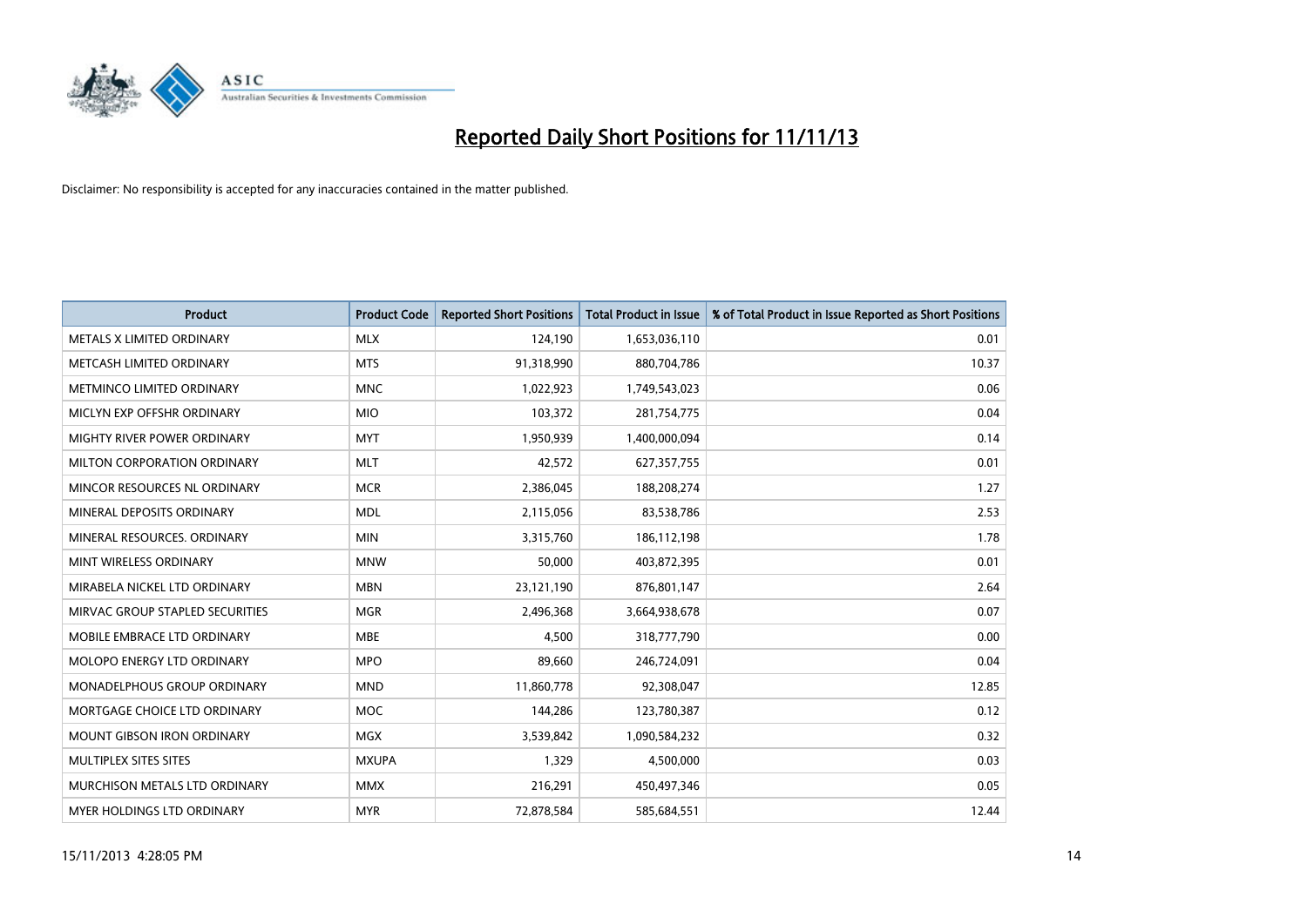

| <b>Product</b>                  | <b>Product Code</b> | <b>Reported Short Positions</b> | <b>Total Product in Issue</b> | % of Total Product in Issue Reported as Short Positions |
|---------------------------------|---------------------|---------------------------------|-------------------------------|---------------------------------------------------------|
| <b>MYSTATE LIMITED ORDINARY</b> | <b>MYS</b>          | 1,962                           | 87,177,445                    | 0.00                                                    |
| NANOSONICS LIMITED ORDINARY     | <b>NAN</b>          | 73,298                          | 262,822,463                   | 0.03                                                    |
| NATIONAL AUST. BANK ORDINARY    | <b>NAB</b>          | 8,299,684                       | 2,348,902,914                 | 0.35                                                    |
| NAVITAS LIMITED ORDINARY        | <b>NVT</b>          | 3,206,953                       | 375,416,910                   | 0.85                                                    |
| NEON ENERGY LIMITED ORDINARY    | <b>NEN</b>          | 1,964,392                       | 553,037,848                   | 0.36                                                    |
| NEW HOPE CORPORATION ORDINARY   | <b>NHC</b>          | 979,541                         | 830,715,225                   | 0.12                                                    |
| NEW STANDARD ENERGY ORDINARY    | <b>NSE</b>          | 322,032                         | 305,331,847                   | 0.11                                                    |
| NEWCREST MINING ORDINARY        | <b>NCM</b>          | 8,617,782                       | 766,510,971                   | 1.12                                                    |
| NEWS CORP A NON-VOTING CDI      | <b>NWSLV</b>        | 2,336,166                       | 4,200,421                     | 55.62                                                   |
| NEWS CORP B VOTING CDI          | <b>NWS</b>          | 2,311,582                       | 23,771,818                    | 9.72                                                    |
| NEWSAT LIMITED ORDINARY         | <b>NWT</b>          | 53,611                          | 591,460,931                   | 0.01                                                    |
| NEXTDC LIMITED ORDINARY         | <b>NXT</b>          | 7,377,857                       | 192,904,486                   | 3.82                                                    |
| NEXUS ENERGY LIMITED ORDINARY   | <b>NXS</b>          | 1,235,746                       | 1,330,219,459                 | 0.09                                                    |
| NIB HOLDINGS LIMITED ORDINARY   | <b>NHF</b>          | 4,094,201                       | 439,004,182                   | 0.93                                                    |
| NIDO PETROLEUM ORDINARY         | <b>NDO</b>          | 542,402                         | 2,046,650,968                 | 0.03                                                    |
| NOBLE MINERAL RES ORDINARY      | <b>NMG</b>          | 2,365,726                       | 666,397,952                   | 0.36                                                    |
| NORTHERN IRON LTD ORDINARY      | <b>NFE</b>          | 922,658                         | 484,405,314                   | 0.19                                                    |
| NORTHERN STAR ORDINARY          | <b>NST</b>          | 3,770,525                       | 424,279,762                   | 0.89                                                    |
| NRW HOLDINGS LIMITED ORDINARY   | <b>NWH</b>          | 14,323,484                      | 278,888,011                   | 5.14                                                    |
| NUCOAL RESOURCES LTD ORDINARY   | <b>NCR</b>          | 90,001                          | 768,612,354                   | 0.01                                                    |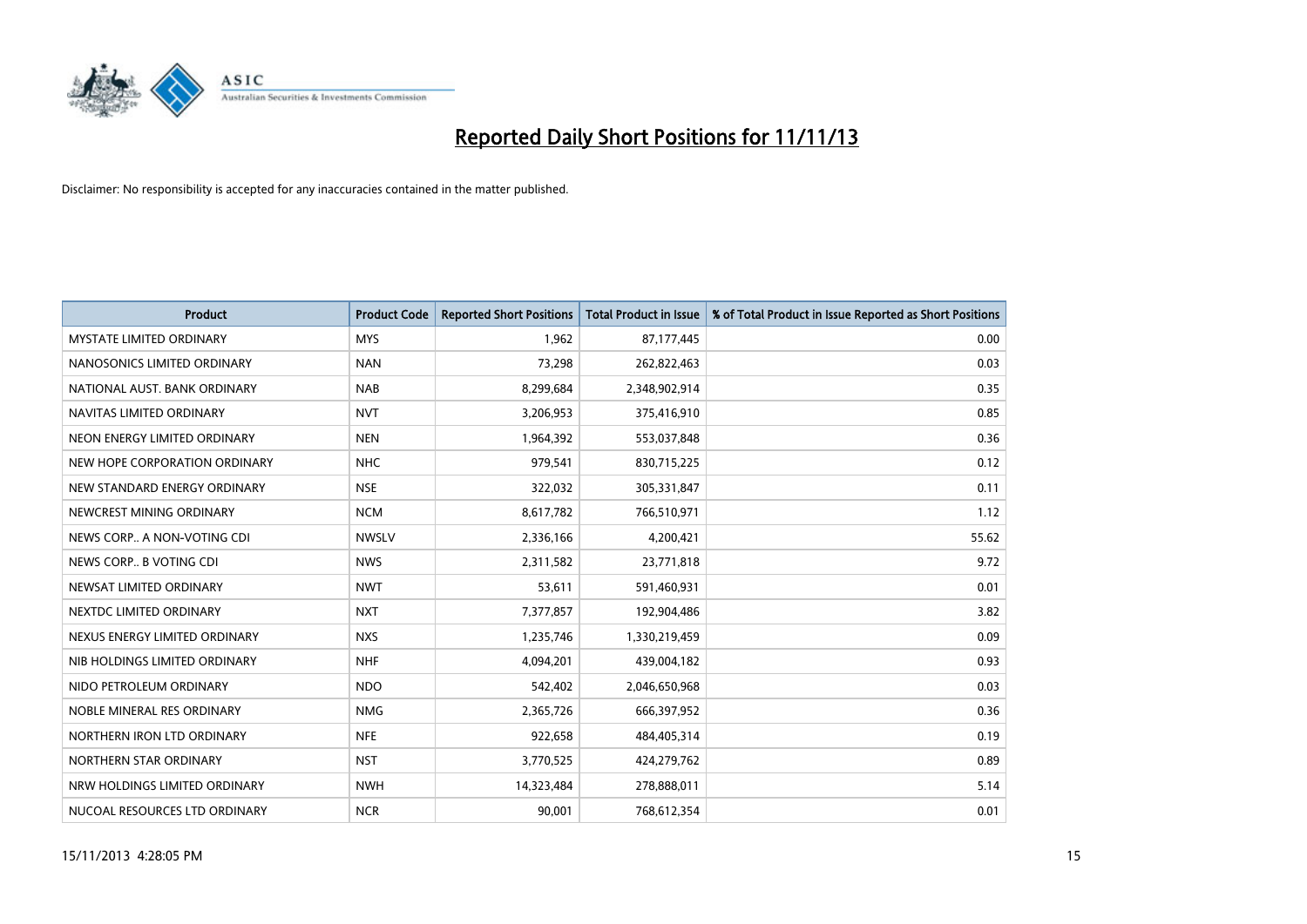

| <b>Product</b>                        | <b>Product Code</b> | <b>Reported Short Positions</b> | <b>Total Product in Issue</b> | % of Total Product in Issue Reported as Short Positions |
|---------------------------------------|---------------------|---------------------------------|-------------------------------|---------------------------------------------------------|
| NUFARM LIMITED ORDINARY               | <b>NUF</b>          | 13,429,833                      | 263,335,277                   | 5.10                                                    |
| OAKTON LIMITED ORDINARY               | <b>OKN</b>          | 28,253                          | 89,968,985                    | 0.03                                                    |
| OCEANAGOLD CORP. CHESS DEPOSITARY INT | <b>OGC</b>          | 780,443                         | 293,587,920                   | 0.27                                                    |
| OIL SEARCH LTD ORDINARY               | OSH                 | 4,136,540                       | 1,343,361,150                 | 0.31                                                    |
| OM HOLDINGS LIMITED ORDINARY          | OMH                 | 2,609,376                       | 733,423,337                   | 0.36                                                    |
| ORICA LIMITED ORDINARY                | ORI                 | 10,475,681                      | 368,203,632                   | 2.85                                                    |
| ORIGIN ENERGY ORDINARY                | <b>ORG</b>          | 7,773,110                       | 1,101,226,425                 | 0.71                                                    |
| OROCOBRE LIMITED ORDINARY             | <b>ORE</b>          | 503,284                         | 117,745,140                   | 0.43                                                    |
| OROTONGROUP LIMITED ORDINARY          | ORL                 | 414,009                         | 40,880,902                    | 1.01                                                    |
| <b>OZ MINERALS ORDINARY</b>           | <b>OZL</b>          | 11,264,099                      | 303,470,022                   | 3.71                                                    |
| OZFOREX GROUP LTD ORDINARY            | <b>OFX</b>          | 82,559                          | 240,000,000                   | 0.03                                                    |
| PACIFIC BRANDS ORDINARY               | <b>PBG</b>          | 8,313,193                       | 912,915,695                   | 0.91                                                    |
| PALADIN ENERGY LTD ORDINARY           | <b>PDN</b>          | 91,972,383                      | 963,332,074                   | 9.55                                                    |
| PANAUST LIMITED ORDINARY              | <b>PNA</b>          | 3,485,530                       | 619,765,589                   | 0.56                                                    |
| PANORAMIC RESOURCES ORDINARY          | PAN                 | 1,663,486                       | 263,285,132                   | 0.63                                                    |
| PANTERRA GOLD LTD ORDINARY            | PGI                 | -1                              | 761,580,455                   | 0.00                                                    |
| PAPERLINX LIMITED ORDINARY            | <b>PPX</b>          | 1,379,097                       | 609,280,761                   | 0.23                                                    |
| PAPILLON RES LTD ORDINARY             | PIR                 | 5,966,611                       | 338,344,210                   | 1.76                                                    |
| PATTIES FOODS LTD ORDINARY            | <b>PFL</b>          | 44,852                          | 139,065,639                   | 0.03                                                    |
| PEET LIMITED ORDINARY                 | <b>PPC</b>          | 386,298                         | 433,389,348                   | 0.09                                                    |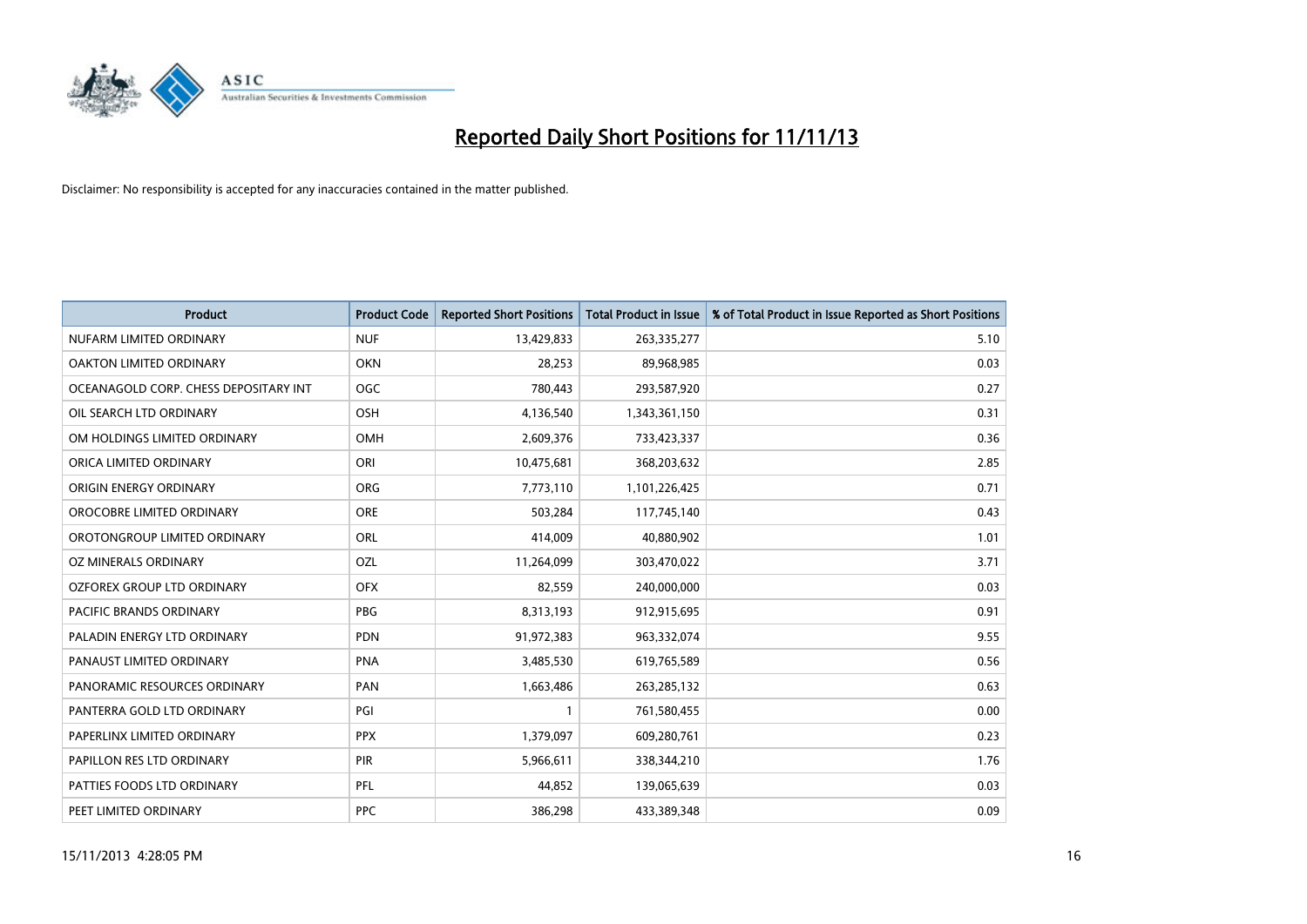

| <b>Product</b>                    | <b>Product Code</b> | <b>Reported Short Positions</b> | <b>Total Product in Issue</b> | % of Total Product in Issue Reported as Short Positions |
|-----------------------------------|---------------------|---------------------------------|-------------------------------|---------------------------------------------------------|
| PERILYA LIMITED ORDINARY          | PEM                 | 1,528                           | 769,316,426                   | 0.00                                                    |
| PERPETUAL LIMITED ORDINARY        | <b>PPT</b>          | 2,457,151                       | 42,002,824                    | 5.85                                                    |
| PERSEUS MINING LTD ORDINARY       | <b>PRU</b>          | 10,598,765                      | 457,962,088                   | 2.31                                                    |
| PHARMAXIS LTD ORDINARY            | <b>PXS</b>          | 2,744,616                       | 309,017,869                   | 0.89                                                    |
| PLATINUM ASSET ORDINARY           | <b>PTM</b>          | 1,704,359                       | 578,485,695                   | 0.29                                                    |
| PLATINUM AUSTRALIA ORDINARY       | <b>PLA</b>          | 836,127                         | 504,968,043                   | 0.17                                                    |
| PMI GOLD CORP CDI 1:1             | <b>PVM</b>          | 247,917                         | 161,862,160                   | 0.15                                                    |
| PMP LIMITED ORDINARY              | <b>PMP</b>          | 1,638,948                       | 323,781,124                   | 0.51                                                    |
| PRANA BIOTECHNOLOGY ORDINARY      | PBT                 | 294,709                         | 416,026,146                   | 0.07                                                    |
| PREMIER INVESTMENTS ORDINARY      | <b>PMV</b>          | 1,094,974                       | 155,260,478                   | 0.71                                                    |
| PRIMA BIOMED LTD ORDINARY         | <b>PRR</b>          | 44,394                          | 1,228,709,341                 | 0.00                                                    |
| PRIMARY HEALTH CARE ORDINARY      | <b>PRY</b>          | 19,458,916                      | 504,956,647                   | 3.85                                                    |
| PRIME MEDIA GRP LTD ORDINARY      | <b>PRT</b>          | 918,198                         | 366,330,303                   | 0.25                                                    |
| PROGRAMMED ORDINARY               | <b>PRG</b>          | 239,886                         | 118,229,190                   | 0.20                                                    |
| <b>QANTAS AIRWAYS ORDINARY</b>    | QAN                 | 30,472,957                      | 2,196,330,250                 | 1.39                                                    |
| OBE INSURANCE GROUP ORDINARY      | <b>OBE</b>          | 14,207,089                      | 1,226,855,950                 | 1.16                                                    |
| ORXPHARMA LTD ORDINARY            | <b>QRX</b>          | 66,492                          | 144,785,606                   | 0.05                                                    |
| <b>QUBE HOLDINGS LTD ORDINARY</b> | QUB                 | 13,674,192                      | 931,433,499                   | 1.47                                                    |
| RAMELIUS RESOURCES ORDINARY       | <b>RMS</b>          | 169,047                         | 364,440,380                   | 0.05                                                    |
| RAMSAY HEALTH CARE ORDINARY       | <b>RHC</b>          | 2,218,014                       | 202,081,252                   | 1.10                                                    |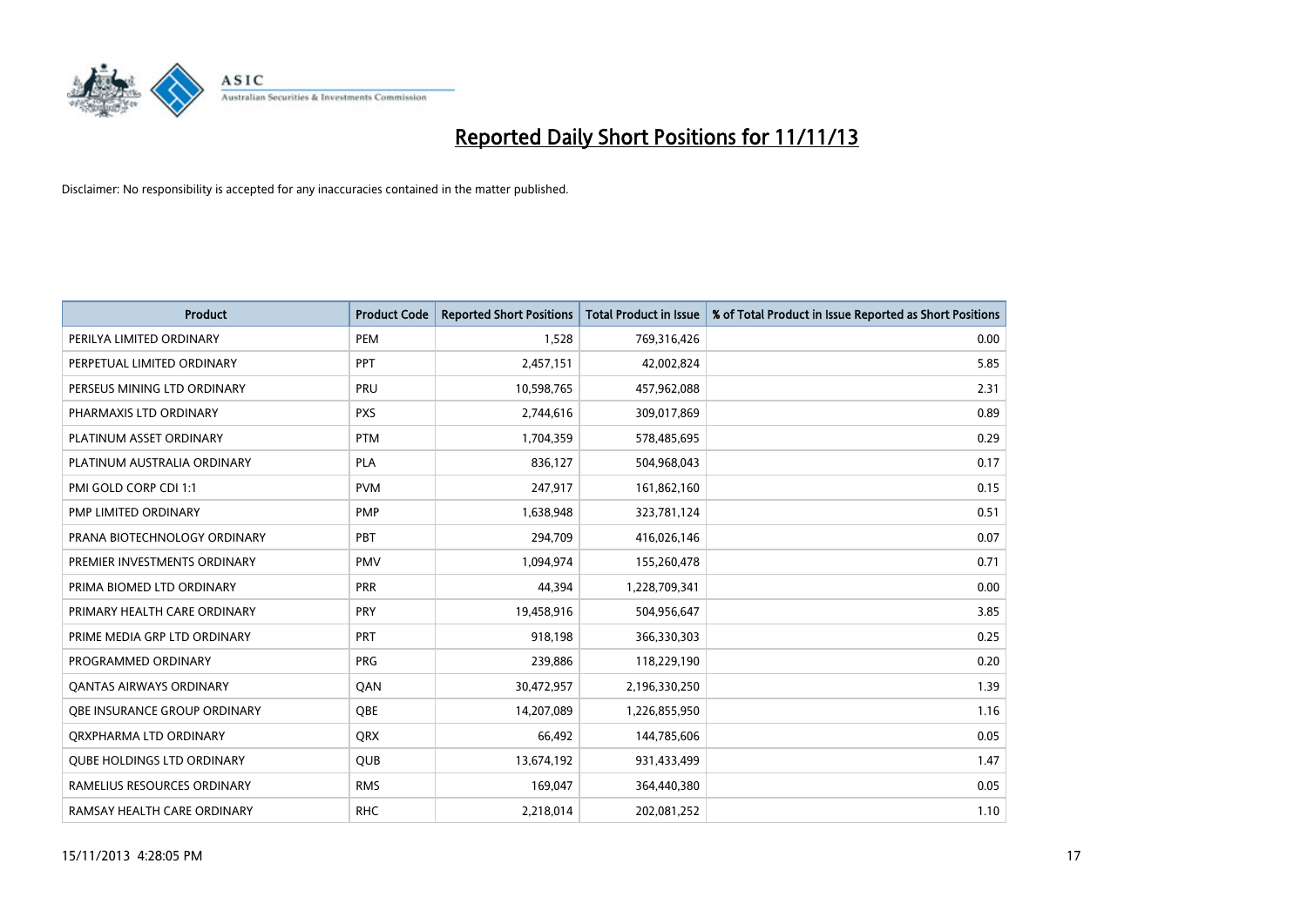

| Product                             | <b>Product Code</b> | <b>Reported Short Positions</b> | <b>Total Product in Issue</b> | % of Total Product in Issue Reported as Short Positions |
|-------------------------------------|---------------------|---------------------------------|-------------------------------|---------------------------------------------------------|
| <b>RCR TOMLINSON ORDINARY</b>       | <b>RCR</b>          | 168,961                         | 136,696,590                   | 0.12                                                    |
| REA GROUP ORDINARY                  | <b>REA</b>          | 1,031,477                       | 131,714,699                   | 0.78                                                    |
| <b>RECKON LIMITED ORDINARY</b>      | <b>RKN</b>          | 84,770                          | 128,103,484                   | 0.07                                                    |
| <b>RED 5 LIMITED ORDINARY</b>       | <b>RED</b>          | 287,207                         | 759,451,008                   | 0.04                                                    |
| <b>RED FORK ENERGY ORDINARY</b>     | <b>RFE</b>          | 3,978,313                       | 499,551,719                   | 0.80                                                    |
| REDBANK ENERGY LTD ORDINARY         | <b>AEJ</b>          | 13                              | 786,287                       | 0.00                                                    |
| REECE AUSTRALIA LTD. ORDINARY       | <b>REH</b>          | 4,404                           | 99,600,000                    | 0.00                                                    |
| REED RESOURCES LTD ORDINARY         | <b>RDR</b>          | 50,000                          | 523,453,895                   | 0.01                                                    |
| REGIS RESOURCES ORDINARY            | <b>RRL</b>          | 7,074,233                       | 479,592,829                   | 1.48                                                    |
| RESMED INC CDI 10:1                 | <b>RMD</b>          | 13,332,012                      | 1,420,542,770                 | 0.94                                                    |
| RESOLUTE MINING ORDINARY            | <b>RSG</b>          | 9,416,775                       | 640,994,224                   | 1.47                                                    |
| RESOURCE EQUIP LTD ORDINARY         | <b>ROL</b>          | 5,000                           | 249,065,471                   | 0.00                                                    |
| <b>RESOURCE GENERATION ORDINARY</b> | <b>RES</b>          | 224,300                         | 569,396,004                   | 0.04                                                    |
| RETAIL FOOD GROUP ORDINARY          | <b>RFG</b>          | 2,856,320                       | 142,706,772                   | 2.00                                                    |
| REX MINERALS LIMITED ORDINARY       | <b>RXM</b>          | 3,710,277                       | 188,907,284                   | 1.96                                                    |
| RHG LIMITED ORDINARY                | <b>RHG</b>          | 1,085                           | 308,483,177                   | 0.00                                                    |
| RIALTO ENERGY ORDINARY              | <b>RIA</b>          | 41                              | 1,155,765,100                 | 0.00                                                    |
| RIDLEY CORPORATION ORDINARY         | <b>RIC</b>          | 128,684                         | 307,817,071                   | 0.04                                                    |
| RIO TINTO LIMITED ORDINARY          | <b>RIO</b>          | 5,379,583                       | 435,758,720                   | 1.23                                                    |
| ROBUST RESOURCES ORDINARY           | <b>ROL</b>          | 4,000                           | 102,830,646                   | 0.00                                                    |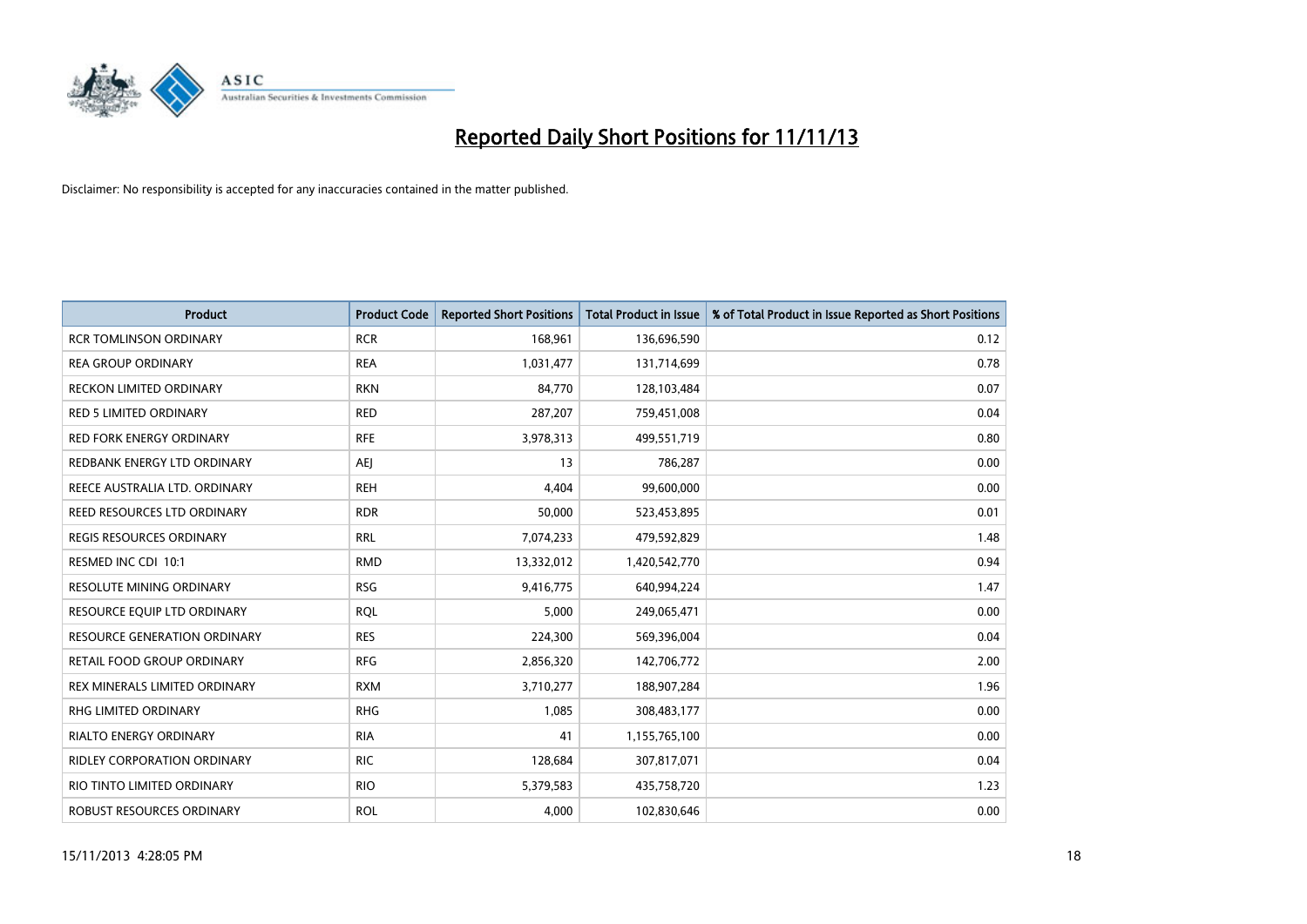

| <b>Product</b>                        | <b>Product Code</b> | <b>Reported Short Positions</b> | <b>Total Product in Issue</b> | % of Total Product in Issue Reported as Short Positions |
|---------------------------------------|---------------------|---------------------------------|-------------------------------|---------------------------------------------------------|
| ROC OIL COMPANY ORDINARY              | <b>ROC</b>          | 1,161,507                       | 683,235,552                   | 0.17                                                    |
| ROYAL WOLF HOLDINGS ORDINARY          | <b>RWH</b>          | 189,393                         | 100,387,052                   | 0.19                                                    |
| <b>RURALCO HOLDINGS ORDINARY</b>      | <b>RHL</b>          | 1,456                           | 55,019,284                    | 0.00                                                    |
| SAI GLOBAL LIMITED ORDINARY           | SAI                 | 6,862,338                       | 210,730,820                   | 3.26                                                    |
| SALMAT LIMITED ORDINARY               | <b>SLM</b>          | 998                             | 159,812,799                   | 0.00                                                    |
| SAMSON OIL & GAS LTD ORDINARY         | SSN                 | 1,762,000                       | 2,547,627,193                 | 0.07                                                    |
| SANDFIRE RESOURCES ORDINARY           | <b>SFR</b>          | 1,390,935                       | 155,640,968                   | 0.89                                                    |
| <b>SANTOS LTD ORDINARY</b>            | <b>STO</b>          | 3,705,403                       | 970,206,855                   | 0.38                                                    |
| SARACEN MINERAL ORDINARY              | SAR                 | 3,251,485                       | 595,263,186                   | 0.55                                                    |
| SCA PROPERTY GROUP STAPLED SECURITIES | <b>SCP</b>          | 33,946,620                      | 642,417,140                   | 5.28                                                    |
| SEDGMAN LIMITED ORDINARY              | SDM                 | 335,564                         | 223,224,636                   | 0.15                                                    |
| <b>SEEK LIMITED ORDINARY</b>          | <b>SEK</b>          | 13,239,047                      | 339,132,780                   | 3.90                                                    |
| SELECT HARVESTS ORDINARY              | SHV                 | 48,164                          | 57,815,720                    | 0.08                                                    |
| SENEX ENERGY LIMITED ORDINARY         | SXY                 | 5,318,491                       | 1,144,008,917                 | 0.46                                                    |
| SERVICE STREAM ORDINARY               | <b>SSM</b>          | 100                             | 283,418,867                   | 0.00                                                    |
| SEVEN GROUP HOLDINGS ORDINARY         | <b>SVW</b>          | 4,875,051                       | 308,160,281                   | 1.58                                                    |
| SEVEN WEST MEDIA LTD ORDINARY         | SWM                 | 7,263,744                       | 999,160,872                   | 0.73                                                    |
| SIGMA PHARMACEUTICAL ORDINARY         | <b>SIP</b>          | 2,922,288                       | 1,125,275,419                 | 0.26                                                    |
| SILEX SYSTEMS ORDINARY                | <b>SLX</b>          | 2,607,867                       | 170,252,909                   | 1.53                                                    |
| SILVER CHEF LIMITED ORDINARY          | SIV                 | 214                             | 29,333,629                    | 0.00                                                    |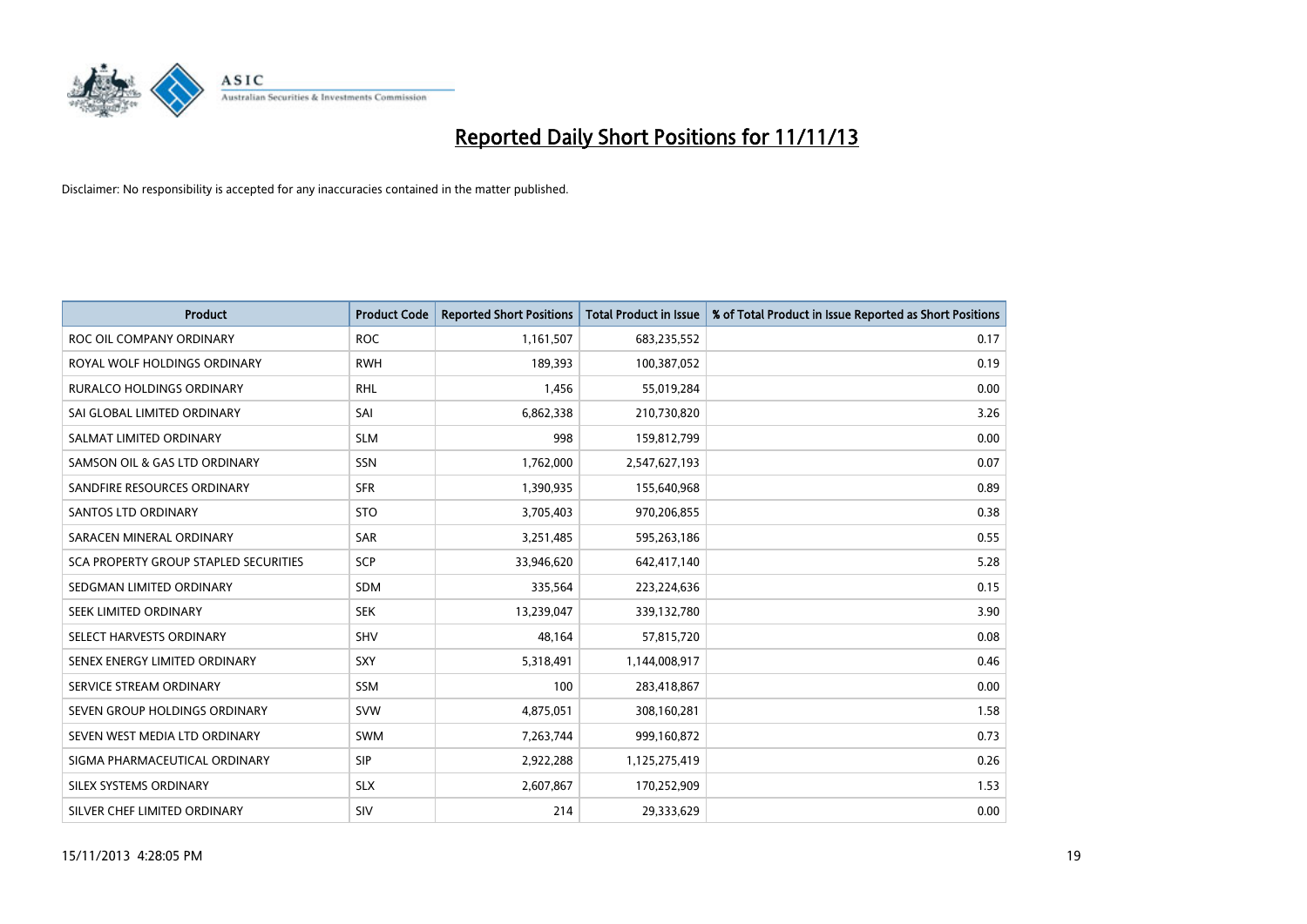

| <b>Product</b>                           | <b>Product Code</b> | <b>Reported Short Positions</b> | <b>Total Product in Issue</b> | % of Total Product in Issue Reported as Short Positions |
|------------------------------------------|---------------------|---------------------------------|-------------------------------|---------------------------------------------------------|
| SILVER LAKE RESOURCE ORDINARY            | <b>SLR</b>          | 16,234,559                      | 437,594,758                   | 3.71                                                    |
| SIMS METAL MGMT LTD ORDINARY             | <b>SGM</b>          | 13,136,616                      | 204,343,252                   | 6.43                                                    |
| SINGAPORE TELECOMM. CHESS DEPOSITARY INT | SGT                 | 4,504,838                       | 155,334,918                   | 2.90                                                    |
| SINO GAS ENERGY ORDINARY                 | <b>SEH</b>          | 9,262                           | 1,260,599,004                 | 0.00                                                    |
| SIRIUS RESOURCES NL ORDINARY             | <b>SIR</b>          | 6,211,218                       | 261,930,167                   | 2.37                                                    |
| SIRTEX MEDICAL ORDINARY                  | <b>SRX</b>          | 475,786                         | 56,108,439                    | 0.85                                                    |
| SKILLED GROUP LTD ORDINARY               | <b>SKE</b>          | 5,620,382                       | 233,871,364                   | 2.40                                                    |
| SKY NETWORK ORDINARY                     | <b>SKT</b>          | 2,962                           | 389,139,785                   | 0.00                                                    |
| SKYCITY ENT GRP LTD ORDINARY             | <b>SKC</b>          | 1,255,589                       | 580,016,676                   | 0.22                                                    |
| <b>SLATER &amp; GORDON ORDINARY</b>      | SGH                 | 73,060                          | 201,758,096                   | 0.04                                                    |
| SMS MANAGEMENT, ORDINARY                 | <b>SMX</b>          | 3,470,093                       | 70,099,763                    | 4.95                                                    |
| SONIC HEALTHCARE ORDINARY                | SHL                 | 4,821,749                       | 400,420,556                   | 1.20                                                    |
| SOUL PATTINSON (W.H) ORDINARY            | SOL                 | 99,694                          | 239,395,320                   | 0.04                                                    |
| SOUTH BOULDER MINES ORDINARY             | <b>STB</b>          | 1                               | 127,952,826                   | 0.00                                                    |
| SP AUSNET STAPLED SECURITIES             | <b>SPN</b>          | 33,117,677                      | 3,376,325,523                 | 0.98                                                    |
| SPARK INFRASTRUCTURE STAPLED NOTE & UNIT | SKI                 | 48,174,666                      | 1,326,734,264                 | 3.63                                                    |
| SPDR 200 FUND ETF UNITS                  | <b>STW</b>          | 101,792                         | 44,278,688                    | 0.23                                                    |
| SPDR 200 RESOURCES ETF UNITS             | <b>OZR</b>          | 67,192                          | 1,501,132                     | 4.48                                                    |
| SPDR SMALL ORDS ETF UNITS                | SSO                 | 199,218                         | 800,855                       | 24.88                                                   |
| SPECIALTY FASHION ORDINARY               | <b>SFH</b>          | 50,869                          | 192,236,121                   | 0.03                                                    |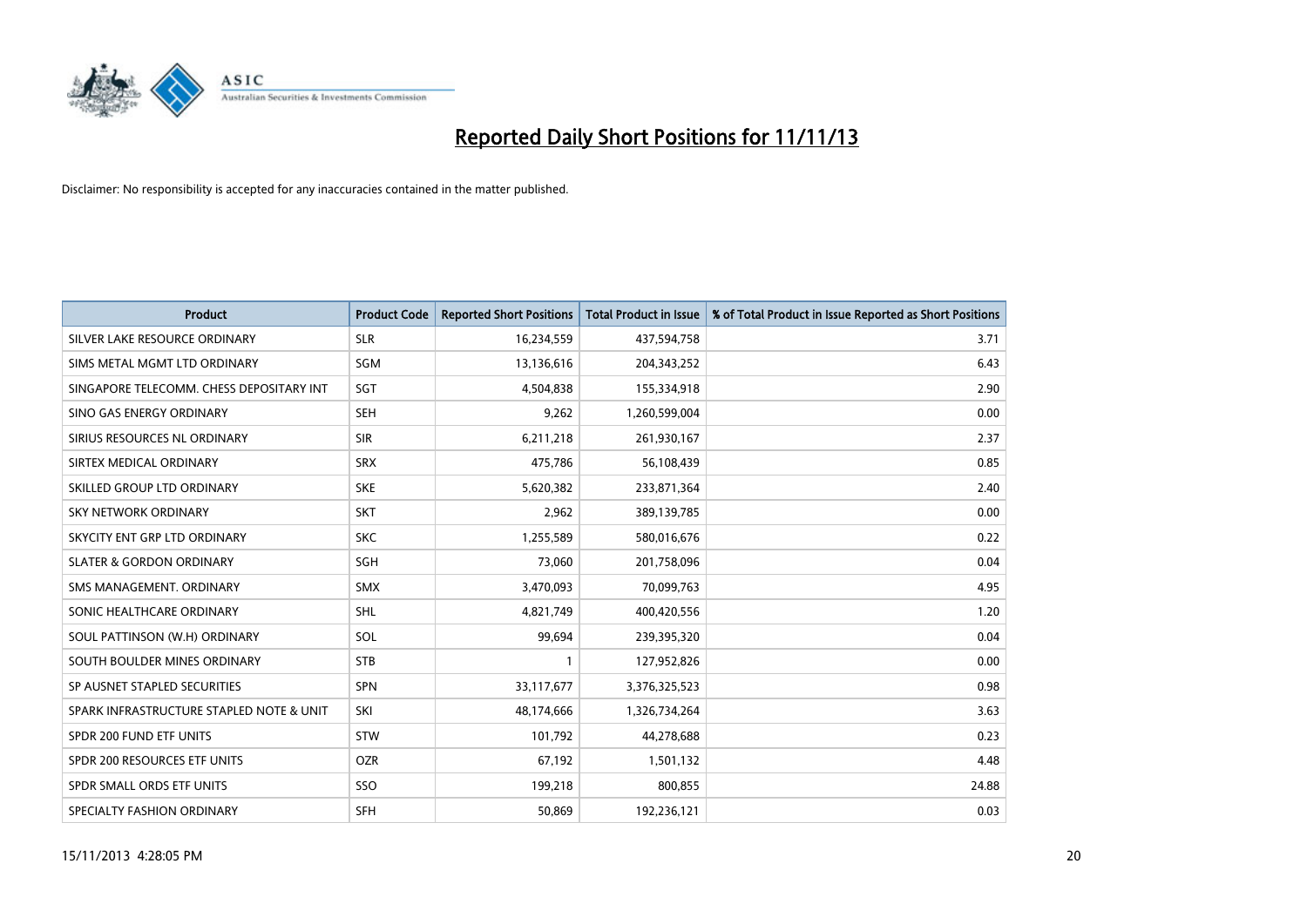

| <b>Product</b>                     | <b>Product Code</b> | <b>Reported Short Positions</b> | <b>Total Product in Issue</b> | % of Total Product in Issue Reported as Short Positions |
|------------------------------------|---------------------|---------------------------------|-------------------------------|---------------------------------------------------------|
| ST BARBARA LIMITED ORDINARY        | <b>SBM</b>          | 9,067,085                       | 488,074,077                   | 1.86                                                    |
| STARPHARMA HOLDINGS ORDINARY       | SPL                 | 15,000,474                      | 284,164,948                   | 5.28                                                    |
| STEADFAST GROUP LTD ORDINARY       | <b>SDF</b>          | 167,391                         | 500,873,408                   | 0.03                                                    |
| STHN CROSS MEDIA ORDINARY          | <b>SXL</b>          | 9,457,670                       | 705,099,800                   | 1.34                                                    |
| STOCKLAND UNITS/ORD STAPLED        | SGP                 | 13,872,969                      | 2,305,750,747                 | 0.60                                                    |
| STRAITS RES LTD. ORDINARY          | <b>SRQ</b>          | 31,522                          | 1,164,150,159                 | 0.00                                                    |
| STRIKE ENERGY LTD ORDINARY         | <b>STX</b>          | 5,000                           | 706,519,664                   | 0.00                                                    |
| STW COMMUNICATIONS ORDINARY        | SGN                 | 1,470,041                       | 403,828,512                   | 0.36                                                    |
| SUNCORP GROUP LTD ORDINARY         | <b>SUN</b>          | 3,359,109                       | 1,286,600,980                 | 0.26                                                    |
| SUNDANCE ENERGY ORDINARY           | <b>SEA</b>          | 696,388                         | 462,611,982                   | 0.15                                                    |
| SUNDANCE RESOURCES ORDINARY        | SDL                 | 53,383,486                      | 3,073,110,985                 | 1.74                                                    |
| SUNLAND GROUP LTD ORDINARY         | <b>SDG</b>          | 43,966                          | 181,710,087                   | 0.02                                                    |
| SUPER RET REP LTD ORDINARY         | SUL                 | 1,238,519                       | 196,731,620                   | 0.63                                                    |
| SYD AIRPORT STAPLED US PROHIBIT.   | <b>SYD</b>          | 22,916,533                      | 2,194,322,759                 | 1.04                                                    |
| SYRAH RESOURCES ORDINARY           | <b>SYR</b>          | 2,680,852                       | 148,380,123                   | 1.81                                                    |
| TABCORP HOLDINGS LTD ORDINARY      | <b>TAH</b>          | 21,011,043                      | 754,274,706                   | 2.79                                                    |
| TANAMI GOLD NL ORDINARY            | <b>TAM</b>          | 178,918                         | 587,548,523                   | 0.03                                                    |
| <b>TANGIERS PETROLEUM ORDINARY</b> | <b>TPT</b>          | 37,890                          | 138,689,934                   | 0.03                                                    |
| TAP OIL LIMITED ORDINARY           | <b>TAP</b>          | 235,556                         | 241,608,606                   | 0.10                                                    |
| TASSAL GROUP LIMITED ORDINARY      | <b>TGR</b>          | 57,981                          | 146,507,029                   | 0.04                                                    |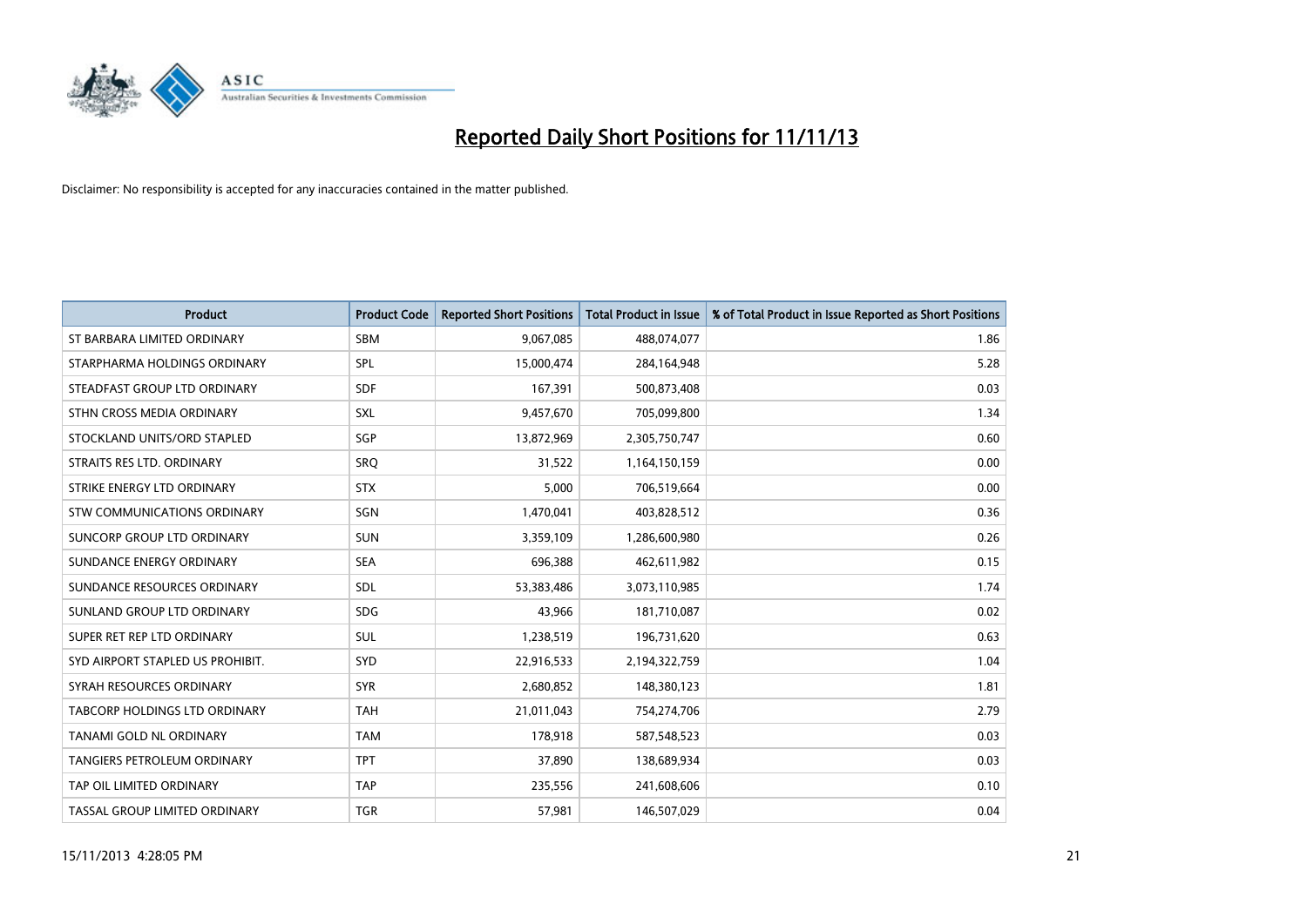

| <b>Product</b>                       | <b>Product Code</b> | <b>Reported Short Positions</b> | <b>Total Product in Issue</b> | % of Total Product in Issue Reported as Short Positions |
|--------------------------------------|---------------------|---------------------------------|-------------------------------|---------------------------------------------------------|
| <b>TATTS GROUP LTD ORDINARY</b>      | <b>TTS</b>          | 11,557,718                      | 1,416,867,821                 | 0.82                                                    |
| TELECOM CORPORATION ORDINARY         | <b>TEL</b>          | 4,106,258                       | 1,822,303,137                 | 0.23                                                    |
| TELSTRA CORPORATION. ORDINARY        | <b>TLS</b>          | 8,258,654                       | 12,443,074,357                | 0.07                                                    |
| TEN NETWORK HOLDINGS ORDINARY        | <b>TEN</b>          | 133,633,560                     | 2,586,970,845                 | 5.17                                                    |
| TERANGA GOLD CORP CDI 1:1            | <b>TGZ</b>          | 888,220                         | 171,381,816                   | 0.52                                                    |
| TFS CORPORATION LTD ORDINARY         | <b>TFC</b>          | 166,177                         | 279,621,829                   | 0.06                                                    |
| THE REJECT SHOP ORDINARY             | <b>TRS</b>          | 2,182,561                       | 28,826,248                    | 7.57                                                    |
| THORN GROUP LIMITED ORDINARY         | <b>TGA</b>          | 45,818                          | 148,897,155                   | 0.03                                                    |
| <b>TIGER RESOURCES ORDINARY</b>      | <b>TGS</b>          | 3,861,690                       | 674,770,269                   | 0.57                                                    |
| TITAN ENERGY SERVICE ORDINARY        | <b>TTN</b>          | 40,081                          | 48,516,175                    | 0.08                                                    |
| TOLL HOLDINGS LTD ORDINARY           | <b>TOL</b>          | 25,761,860                      | 717,133,875                   | 3.59                                                    |
| TORO ENERGY LIMITED ORDINARY         | <b>TOE</b>          | 139,845                         | 1,041,936,676                 | 0.01                                                    |
| TOX FREE SOLUTIONS ORDINARY          | <b>TOX</b>          | 1,348,248                       | 133,222,359                   | 1.01                                                    |
| TPG TELECOM LIMITED ORDINARY         | <b>TPM</b>          | 2,622,549                       | 793,808,141                   | 0.33                                                    |
| <b>TRADE ME GROUP ORDINARY</b>       | <b>TME</b>          | 599,565                         | 396,261,129                   | 0.15                                                    |
| TRANSFIELD SERVICES ORDINARY         | <b>TSE</b>          | 43,037,410                      | 512,457,716                   | 8.40                                                    |
| TRANSPACIFIC INDUST. ORDINARY        | <b>TPI</b>          | 22,915,457                      | 1,578,563,490                 | 1.45                                                    |
| TRANSURBAN GROUP TRIPLE STAPLED SEC. | <b>TCL</b>          | 2,679,762                       | 1,485,500,376                 | 0.18                                                    |
| <b>TREASURY GROUP ORDINARY</b>       | <b>TRG</b>          | 25,914                          | 23,070,755                    | 0.11                                                    |
| TREASURY WINE ESTATE ORDINARY        | <b>TWE</b>          | 27,576,714                      | 647,227,144                   | 4.26                                                    |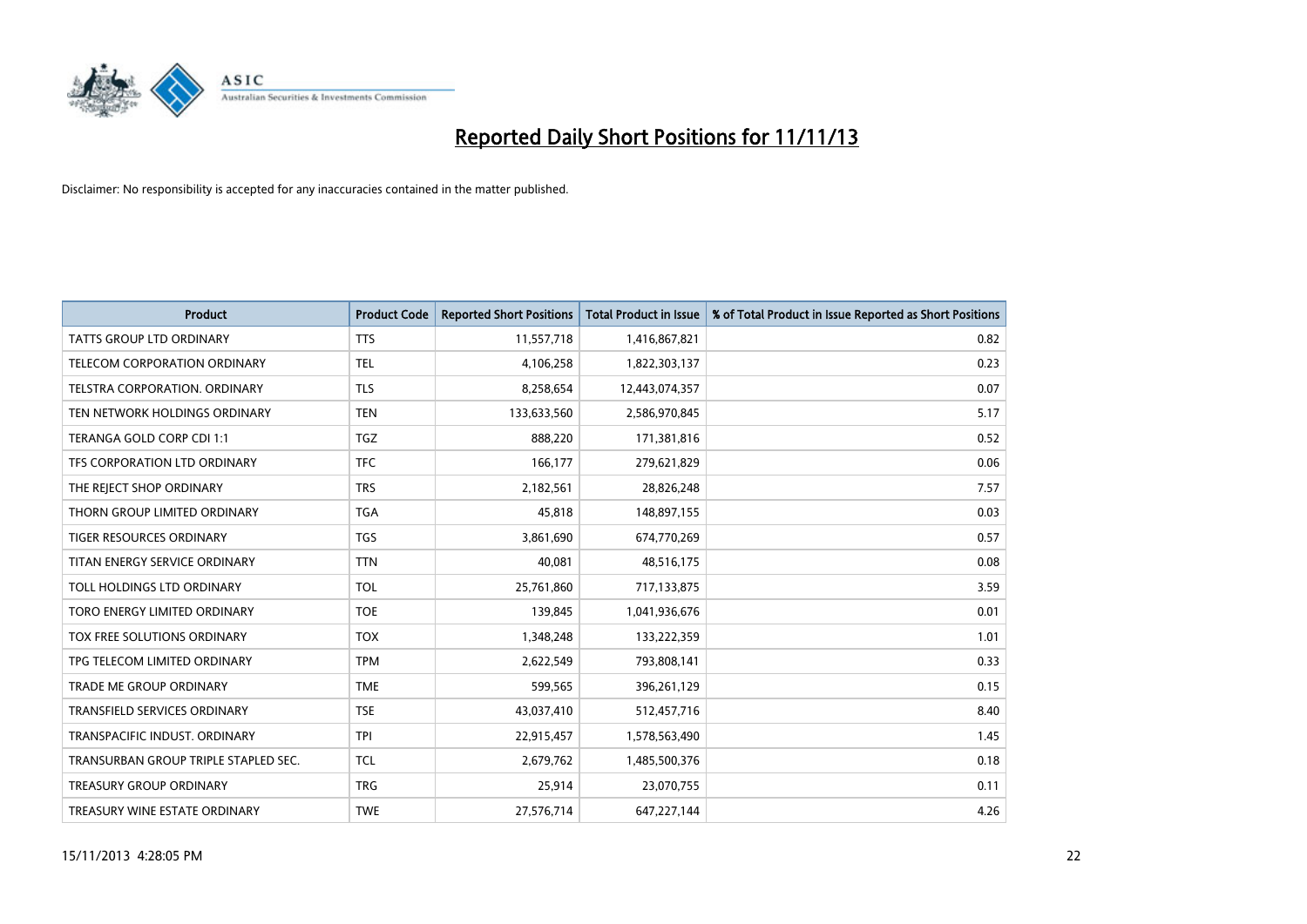

| <b>Product</b>                          | <b>Product Code</b> | <b>Reported Short Positions</b> | <b>Total Product in Issue</b> | % of Total Product in Issue Reported as Short Positions |
|-----------------------------------------|---------------------|---------------------------------|-------------------------------|---------------------------------------------------------|
| TROY RESOURCES LTD ORDINARY             | <b>TRY</b>          | 370,758                         | 167,730,292                   | 0.22                                                    |
| TWENTY-FIRST FOX INC A NON-VOTING CDI   | <b>FOXLV</b>        | 1,114,362                       | 15,860,144                    | 7.03                                                    |
| TWENTY-FIRST FOX INC B VOTING CDI       | <b>FOX</b>          | 1,053,668                       | 209,205,592                   | 0.50                                                    |
| <b>UGL LIMITED ORDINARY</b>             | UGL                 | 20,018,531                      | 166,511,240                   | 12.02                                                   |
| UNILIFE CORPORATION CDI 6:1             | <b>UNS</b>          | 110,900                         | 284,039,004                   | 0.04                                                    |
| UXC LIMITED ORDINARY                    | <b>UXC</b>          | 691,828                         | 315,397,202                   | 0.22                                                    |
| <b>VENTURE MINERALS ORDINARY</b>        | <b>VMS</b>          | 193,000                         | 287,320,170                   | 0.07                                                    |
| <b>VILLAGE ROADSHOW LTD ORDINARY</b>    | <b>VRL</b>          | 384,810                         | 159,486,203                   | 0.24                                                    |
| VIRGIN AUS HLDG LTD ORDINARY            | <b>VAH</b>          | 132,064,451                     | 2,589,840,317                 | 5.10                                                    |
| <b>VIRTUS HEALTH LTD ORDINARY</b>       | <b>VRT</b>          | 4,593                           | 79,536,601                    | 0.01                                                    |
| <b>VISION EYE INSTITUTE ORDINARY</b>    | <b>VEI</b>          | 191,458                         | 160,657,741                   | 0.12                                                    |
| WARRNAMBOOL CHEESE ORDINARY             | <b>WCB</b>          | 19,000                          | 55,969,511                    | 0.03                                                    |
| <b>WATPAC LIMITED ORDINARY</b>          | <b>WTP</b>          | 5,334                           | 184,332,526                   | 0.00                                                    |
| <b>WEBIET LIMITED ORDINARY</b>          | <b>WEB</b>          | 2,889,342                       | 79,397,959                    | 3.64                                                    |
| WESFARMERS LIMITED DEFERRED SETTLEMENT  | WESDA               | 19,023,356                      | 994,208,011                   | 1.91                                                    |
| WESFARMERS LIMITED PART PROTECT DEF SET | WESDC               | 52,138                          | 148,636,387                   | 0.04                                                    |
| WESTERN AREAS LTD ORDINARY              | <b>WSA</b>          | 20,073,395                      | 196,862,806                   | 10.20                                                   |
| WESTERN DESERT RES. ORDINARY            | <b>WDR</b>          | 3,710,034                       | 410,676,629                   | 0.90                                                    |
| WESTFIELD GROUP ORD/UNIT STAPLED SEC    | <b>WDC</b>          | 5,558,155                       | 2,113,501,814                 | 0.26                                                    |
| WESTFIELD RETAIL TST UNIT STAPLED       | <b>WRT</b>          | 16,858,270                      | 2,995,945,800                 | 0.56                                                    |